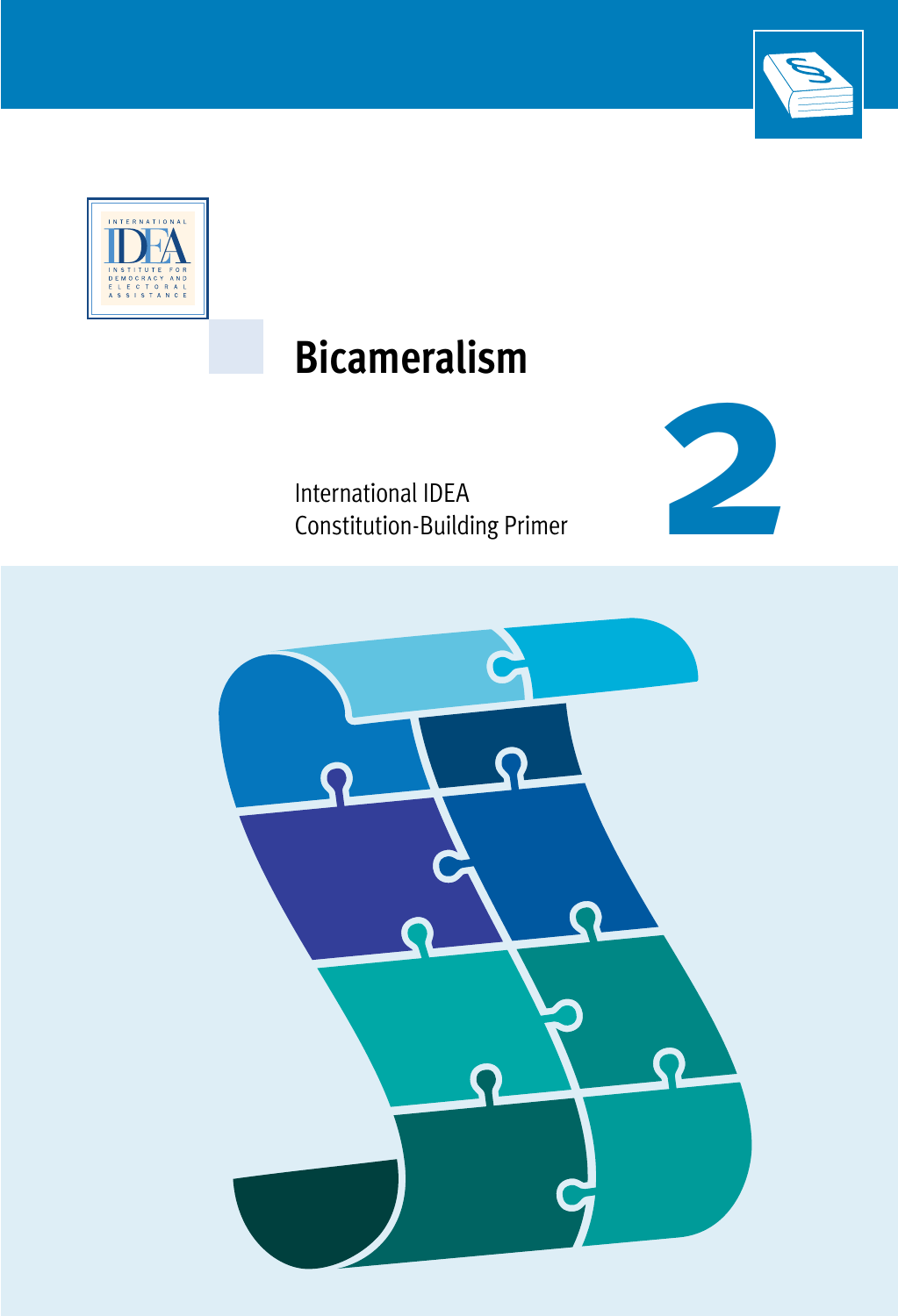

# **Bicameralism**

International IDEA Constitution-Building Primer 2

Elliot Bulmer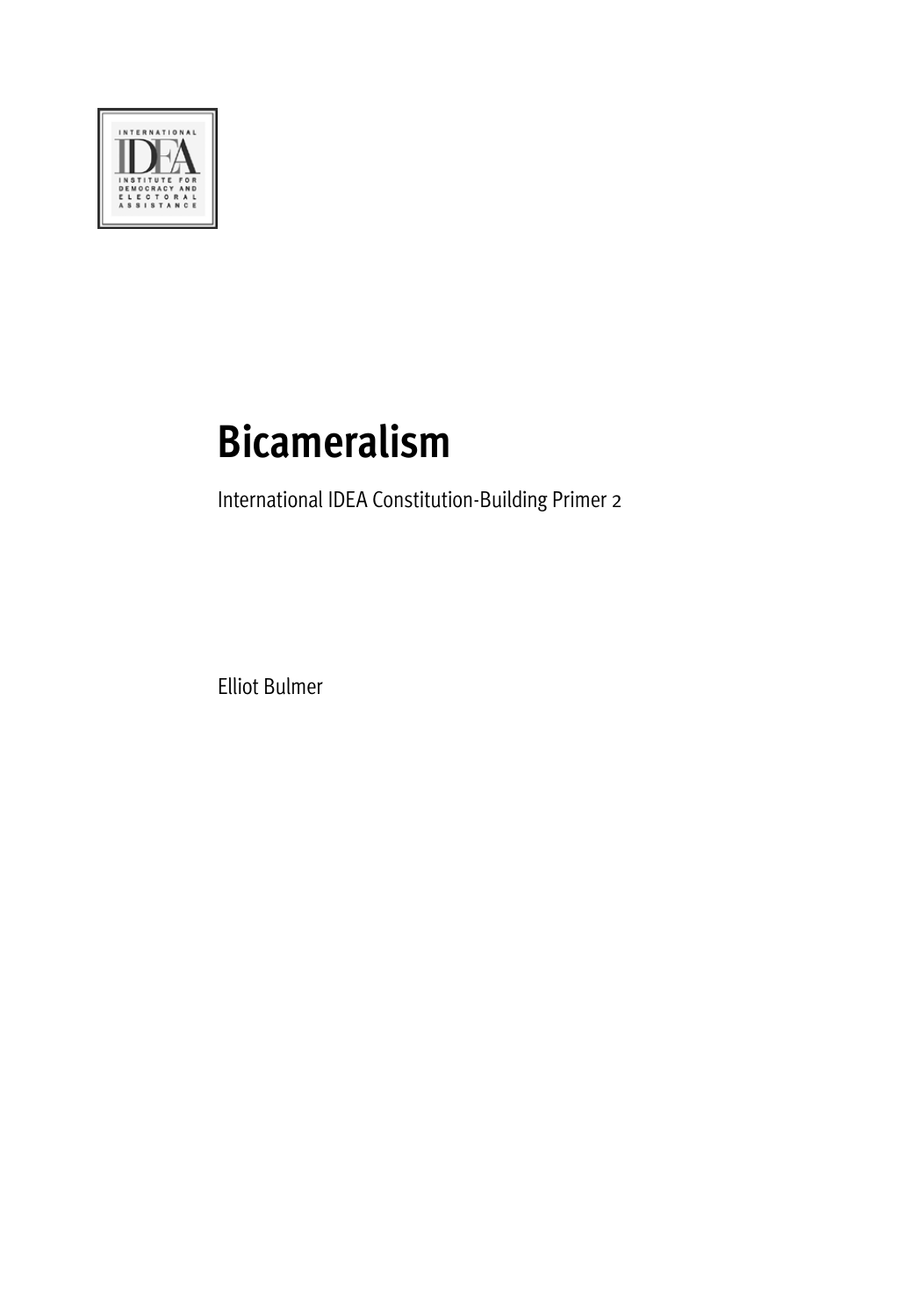© 2017 International Institute for Democracy and Electoral Assistance (International IDEA) Second edition

First published in 2014 by International IDEA

International IDEA publications are independent of specific national or political interests. Views expressed in this publication do not necessarily represent the views of International IDEA, its Board or its Council members.



The electronic version of this publication is available under a Creative Commons Attribute-NonCommercial-ShareAlike 3.0 (CC BY-NC-SA 3.0) licence. You are free to copy, distribute and transmit the publication as well as to remix and adapt it, provided it is only for non-commercial purposes, that you appropriately attribute the publication, and that you distribute it under an identical licence.

For more information on this licence visit the Creative Commons website: <http://creativecommons.org/licenses/by-nc-sa/3.0/>

International IDEA Strömsborg SE–103 34 Stockholm Sweden Telephone: +46 8 69837 00 Email: info@idea.int Website: <http://www.idea.int>

Cover design: International IDEA Cover illustration: © 123RF, <http://www.123rf.com> Produced using Booktype: <https://booktype.pro>

ISBN: 978-91-7671-107-1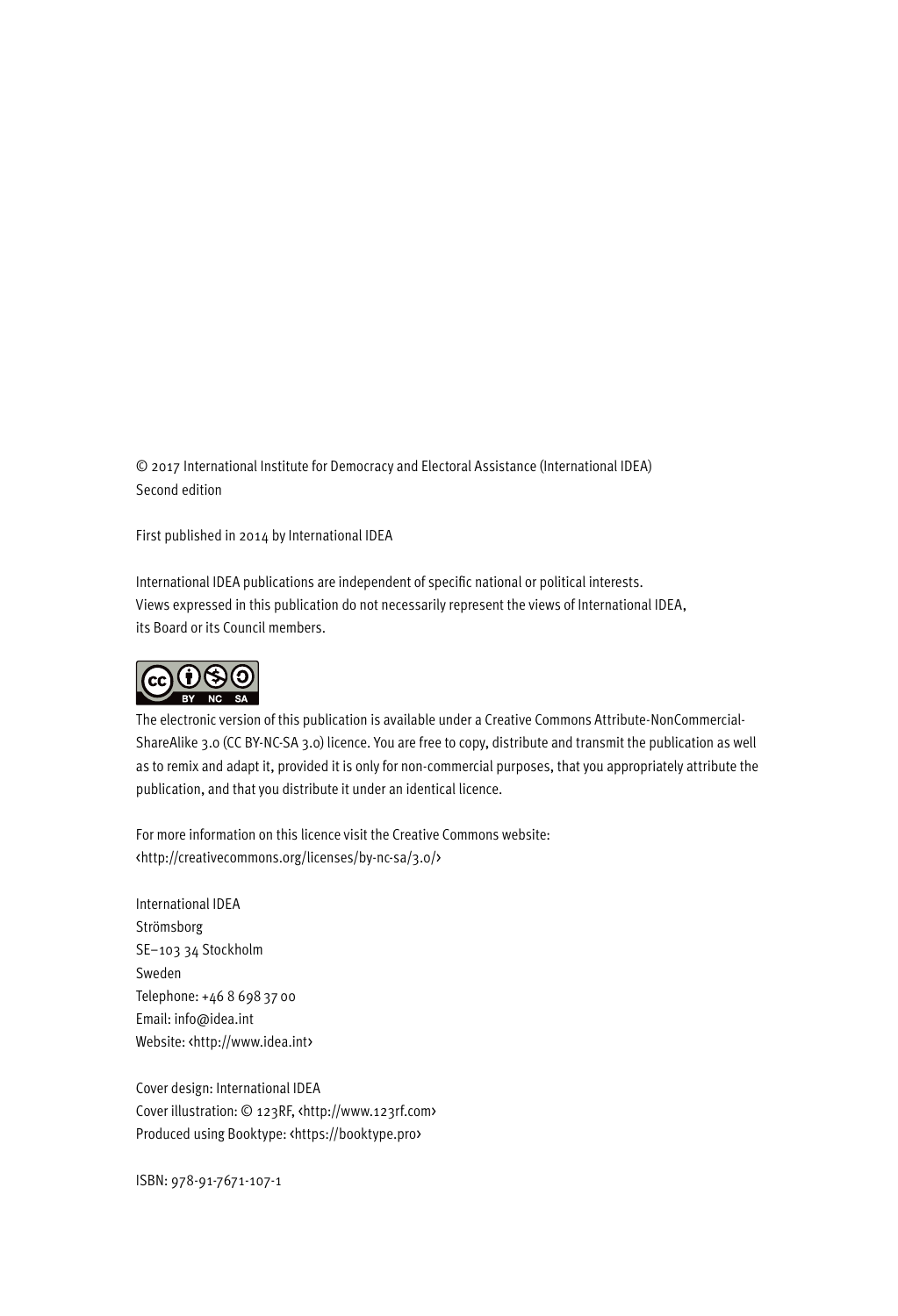# **Contents**

| Additional considerations (especially for territorial chambers)  19 |
|---------------------------------------------------------------------|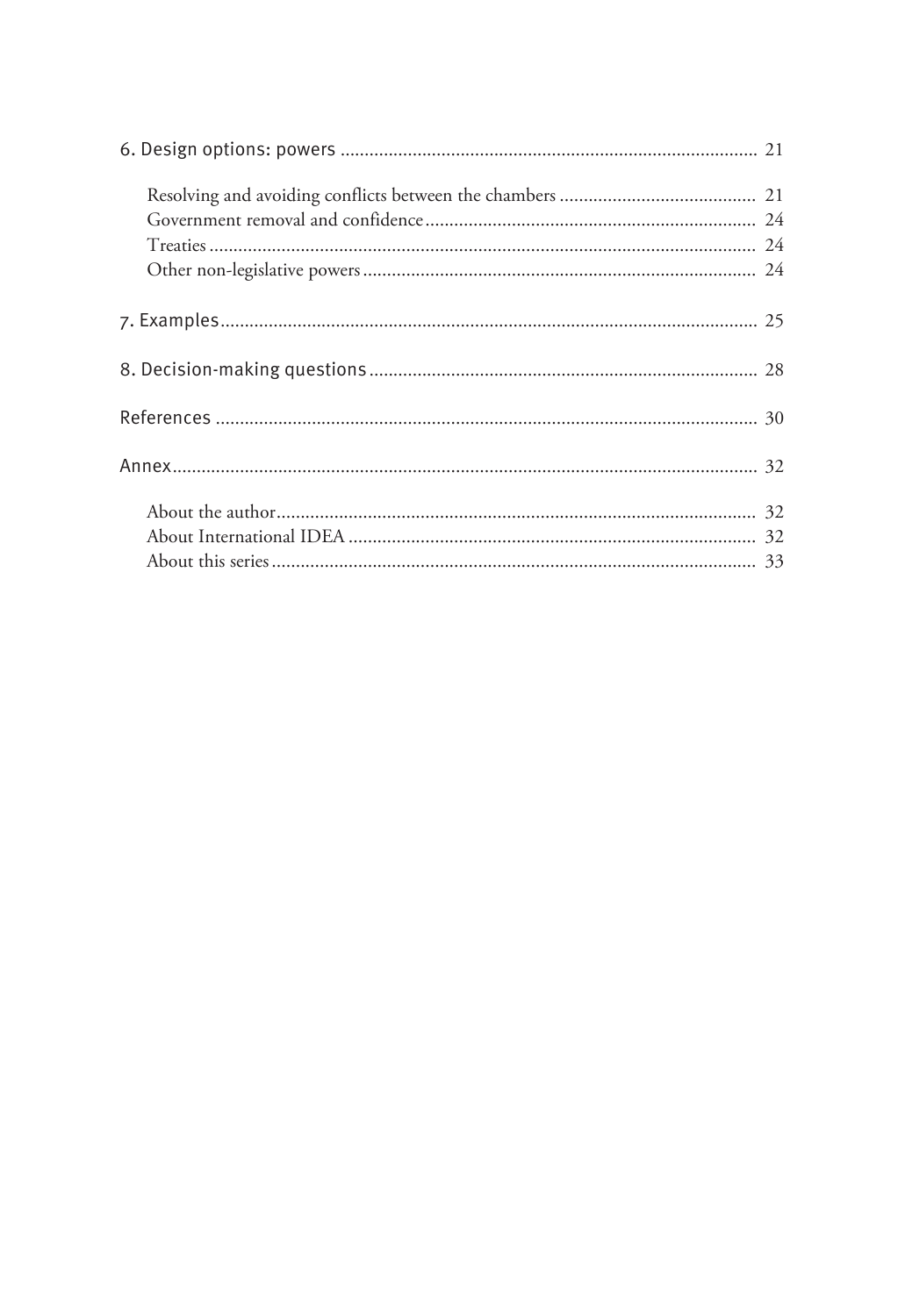# <span id="page-5-0"></span>**1. Introduction**

A bicameral parliament or legislature is one in which two assemblies share legislative power. Around 80 countries worldwide have a bicameral legislature. In general terms, bicameralism is more common in federal, large and presidential states, while unicameralism is more common in unitary, small, parliamentary ones.

# <span id="page-5-1"></span>**Advantages of bicameralism**

Legislatures with two chambers can (a) represent sub-national governments; (b) act as a body of expert scrutiny and review; (c) provide a further democratic check on the power of the lower house; and (d) provide representation for various socioeconomic interests or ethno-cultural minorities.

# <span id="page-5-2"></span>**Risks**

A single chamber can be cheaper, simpler and more efficient; it avoids duplication and deadlock, while concentrating democratic responsibility in one elected assembly. The checks and balances of bicameralism can also be provided by other institutions, without the need for a second legislative chamber.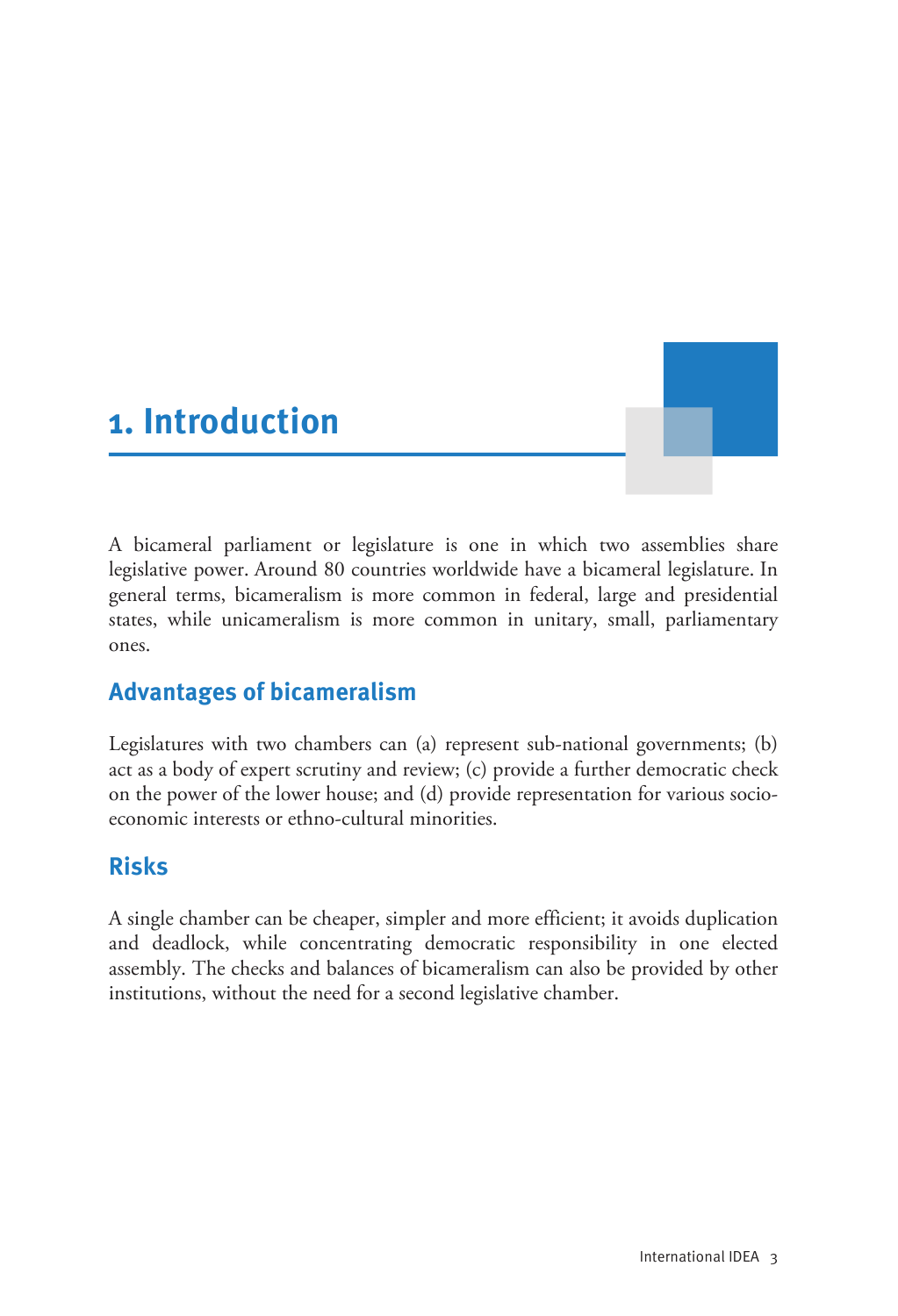# <span id="page-6-0"></span>**2. What is the issue?**

All modern forms of democracy give central place to a legislative and deliberative assembly, the members of which are chosen by universal suffrage through free, fair, regular and competitive elections. There are concerns, however, about the ability of one elected assembly to adequately represent a diverse a society. A second legislative body may enable a more nuanced and complete representation of society, with greater representation for territorial, communal or other minorities.

There are also concerns about the effects of concentrating power in a single elected assembly. The absence of checks and balances in a single chamber may lead to hasty and poorly considered decisions, to technically deficient legislation or to excessively partisan legislation that makes no concession to strongly held minority views. For these reasons, many countries have a second legislative chamber—often with distinct composition, function and powers—in order to complement and balance the primary chamber.

In many contexts, however, a second chamber may add additional complexities, delays and costs for little additional benefit; a properly designed single-chamber legislature, with extra-parliamentary checks and balances, may be more appropriate.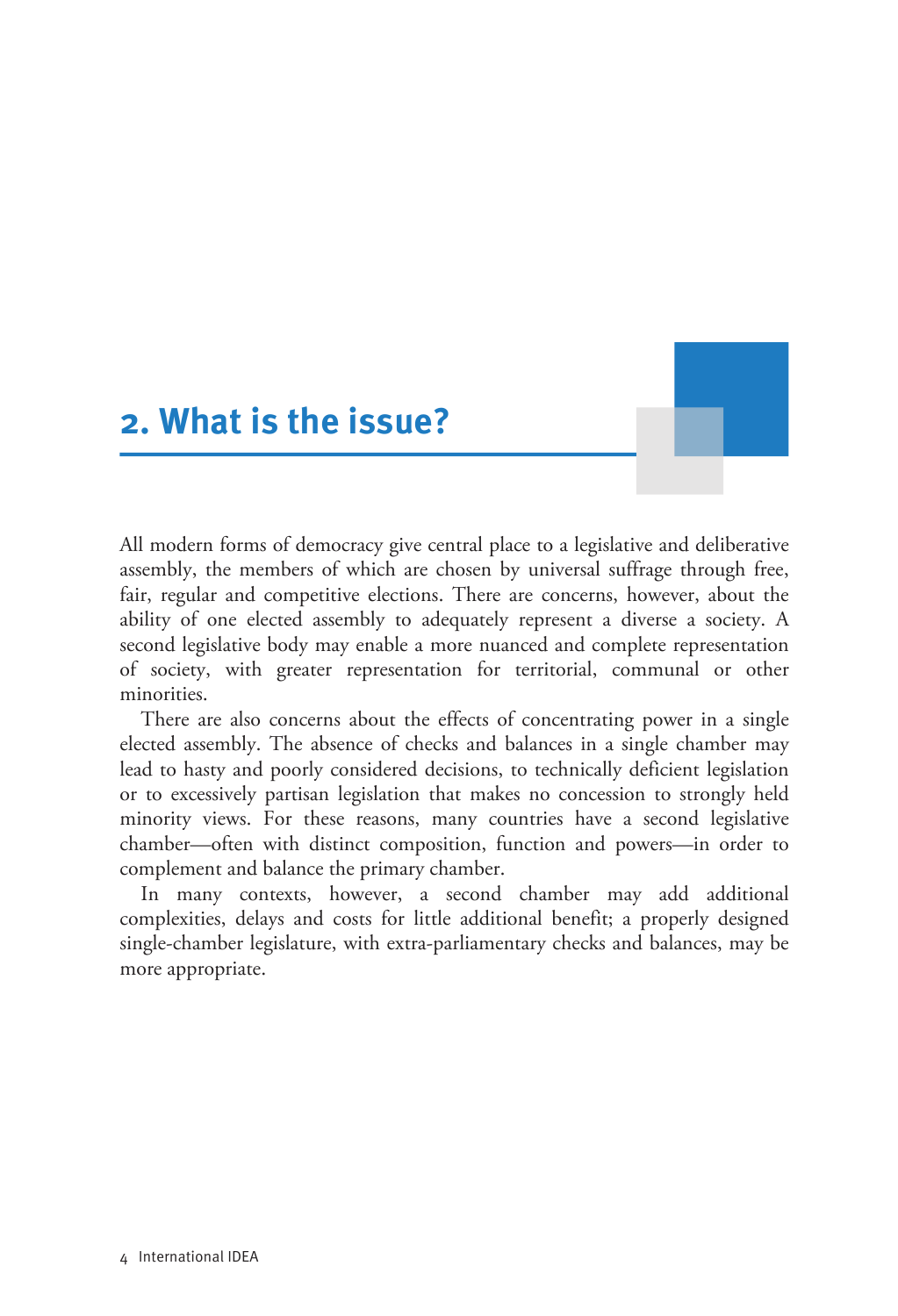# <span id="page-7-0"></span>**3. Should there be a second chamber?**

#### **A note on terminology**

The terms 'upper house', 'upper chamber', 'second house' or 'second chamber' are widely used around the world. For our purposes, the terms are synonymous and interchangeable. The only notable exception is the Netherlands, where, for historical reasons, the nomenclature of the houses is reversed.

## <span id="page-7-1"></span>**Reasons for having a second chamber**

There are many reasons why states choose to establish a second chamber.

#### Enabling different principles of representation to be applied

Most legislatures are elected through a system that represents people according to their party preferences and (sometimes) by geographical constituency, usually on a one-person-one-vote basis. This reflects the equality of citizens in the state. Having a second chamber may allow other principles of representation to be applied that represent the diversity of the state. For example, a second chamber may structure representation through territorial units (e.g. states, provinces or regions); may represent specific communities defined by religion, ethnicity, language or culture; or may be designed to increase the representation of women, marginalized socio-economic classes, particular interest groups, youth or people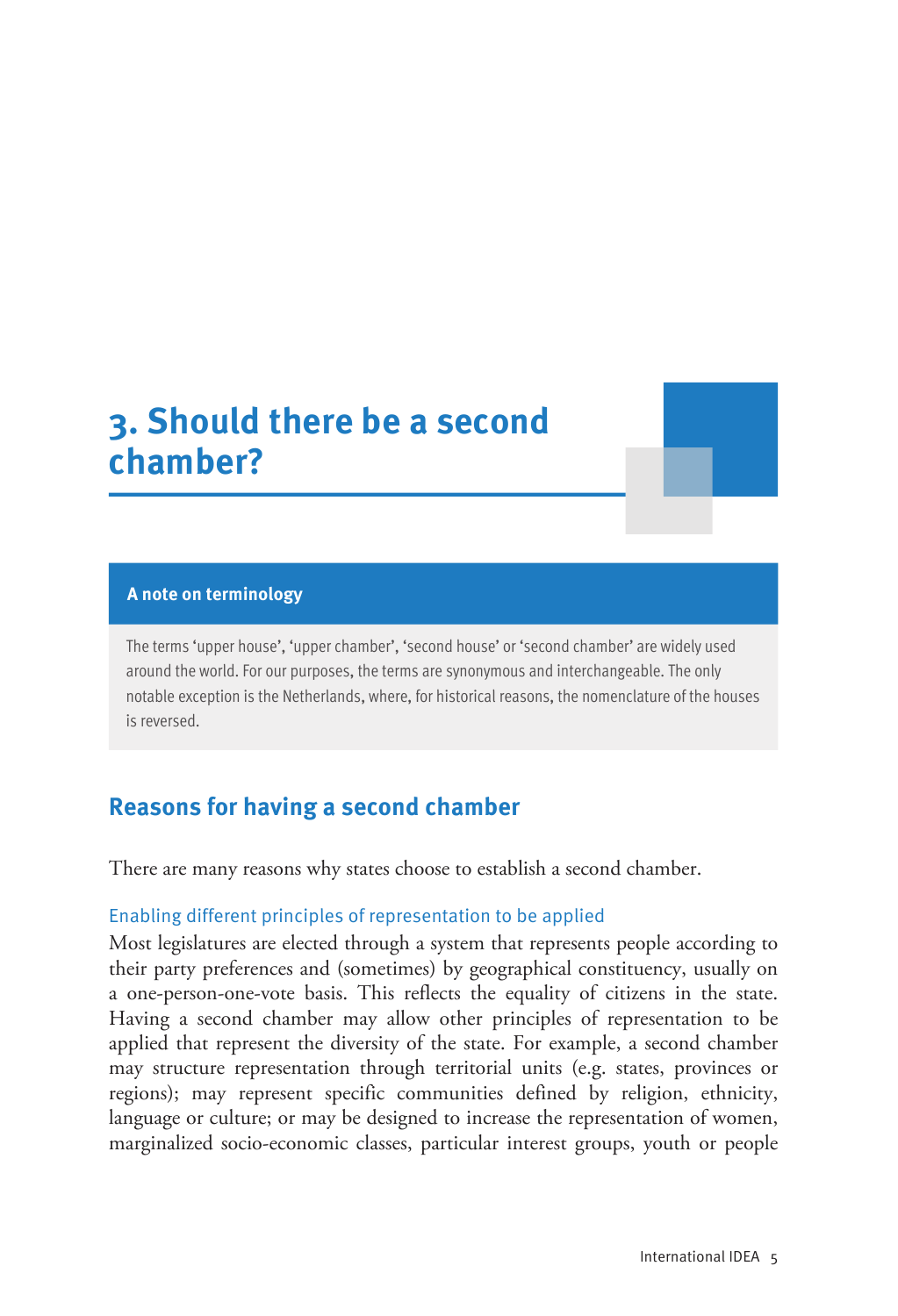with disabilities. If it is directly elected, it may use a different electoral system or be chosen for different terms of office.

#### Improving scrutiny and review of legislation

A second chamber may provide an additional forum in which proposed legislation can be scrutinized in a calm, dispassionate way. In many cases, this may be seen as part of a mixed constitution, in which democratic elections are balanced by meritocratic appointments from among those with the relevant qualifications, experience and expertise. The intention is usually not to challenge the principle of policy decisions but to allow a sober second thought, to improve the technical quality of laws and avoid hasty or ill-considered decisions.

#### Providing additional democratic checks and balances in the legislative process

If there is only one legislative chamber, the party that wins a majority in that chamber can have unlimited control of the legislative power. A second chamber especially if it has a different composition to the first, is chosen on a different electoral cycle and has a similar democratic legitimacy—may increase the number of actors with the power to block legislative changes (veto players). This can provide an additional check that helps to prevent the so-called 'tyranny of the majority' and divisive, partisan changes.

#### Historical legacy

Some countries have second chambers for mainly historical reasons: they were adopted at some point in the nation's history and have remained by force of tradition, or because existing institutions have the power of self-preservation. Second chambers might also have been copied from a neighbouring country or imposed by a retreating colonial power, without much thought as to whether a second chamber would be necessary or beneficial. This is not necessarily a good reason for retaining or resurrecting a second chamber at moments of constitutional change; countries such as Denmark and Sweden, for example, abolished their second chambers, and have sought to achieve more balanced representation and distribution of powers through other means.

### <span id="page-8-0"></span>**Reasons for not having a second chamber**

#### Conflict, delay and lack of responsibility

If there are two chambers with opposing majorities and broadly equal powers, the political conflict between them may result in the legislative process being blocked or deadlocked. Popular demands might be frustrated by an obstinate second chamber, or necessary reforms prevented. It might be difficult for the public to assign responsibility for policy failures, and there is a risk of a system breakdown as extra-constitutional shortcuts are sought.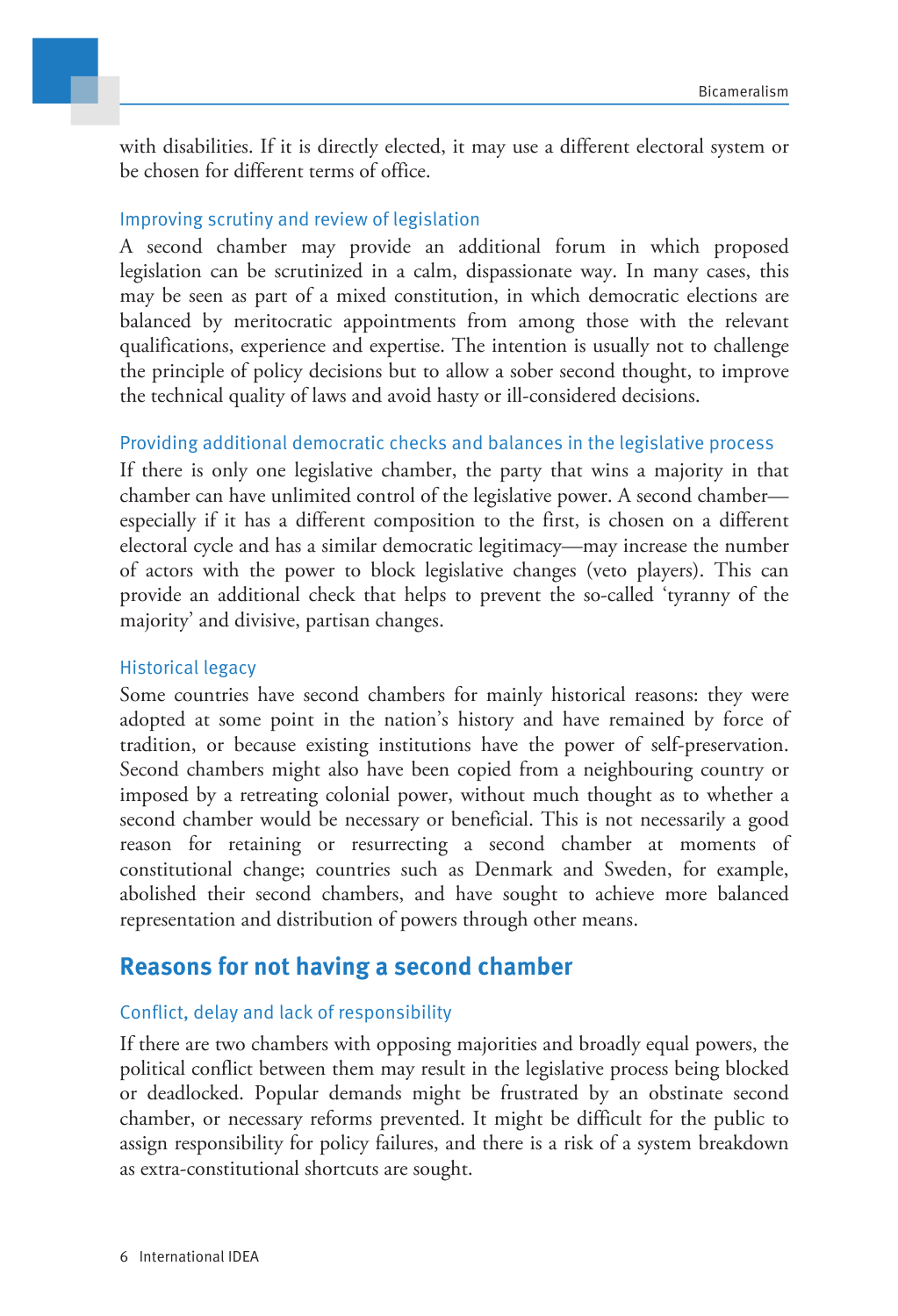#### Unnecessary duplication

If the two chambers have similar majorities, one might unnecessarily duplicate the other, adding institutional complexity for little gain in terms of policy outcomes.

#### Cost

Having another legislative chamber usually means having more politicians, more administrative and support staff, and more travel and accommodation expenses, as well as the costs associated with maintaining another physical space in which its sessions can be held. In a developing country, this may place considerable demands on the public treasury that could be better spent elsewhere.

## <span id="page-9-0"></span>**Alternatives to a second chamber**

The functions performed by a second chamber may also be performed by other institutions. Simply identifying a need for these functions does not necessarily mean that a second chamber is needed.

#### Minority-veto referendums and abrogative referendums

The democratic-check function of a second chamber can be performed by means of referendums triggered by a parliamentary minority (e.g. Denmark), by a certain number of eligible voters (e.g. Latvia), or by a directly elected head of state (e.g. Iceland). In essence, these arrangements use the people as a whole as a sort of second chamber, a potentially powerful popular check that can prevent the incumbent legislative majority or other ruling elites from deviating too far from the public's wishes on major issues of substance. In Iceland, for example, the president used his power to call referendums in order to refer two loan repayment bills to the people; the bills had been passed by parliament, but were strongly opposed by the people. The disadvantage, however, is that the referendum process is likely to be too cumbersome, too costly and perhaps too divisive to be invoked except on major issues. As a result, these mechanisms are therefore unsuitable for addressing issues of technical legislative quality. See International IDEA Constitution-Building Primer No. 3, *Direct Democracy*, for more information on minority-veto referendums and abrogative referendums.

#### Quasi-second chambers

The purposes of a second chamber may be fulfilled by other institutions (quasisecond chambers) that lack the formality and status of a house of parliament but that are constitutionally recognized and granted a consultative or advisory role in the legislative and policymaking process. For example, functional or communal representation may be provided by bodies such as socio-economic councils that bring together labour, business or the professions. Such councils can be found in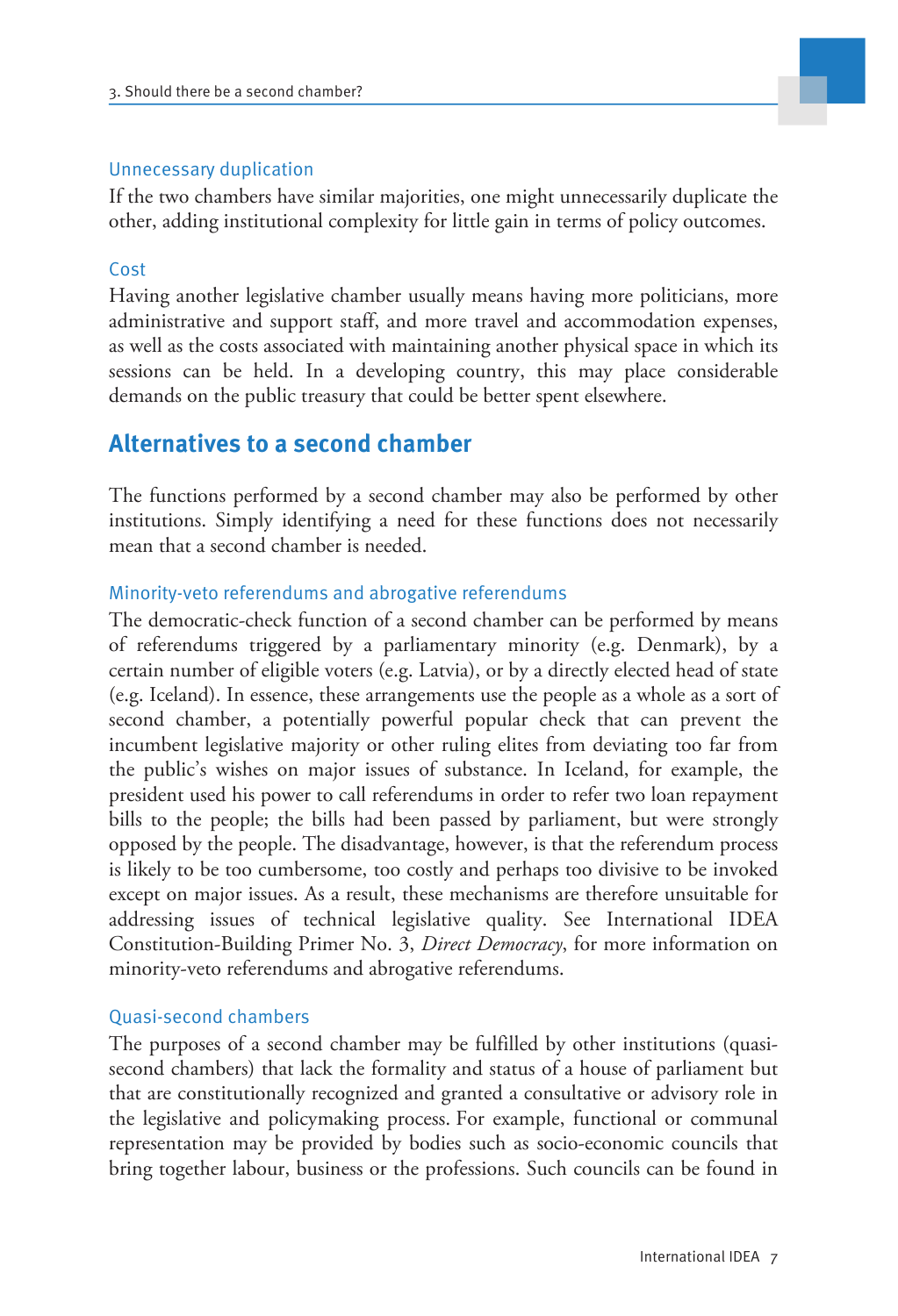France, Italy and Luxembourg, among others. In some countries, traditional or tribal leaders may be represented in a special advisory assembly, such as the House of Chiefs in Botswana or the National Council of Chiefs in Vanuatu.

Territorial representation may also be achieved through more or less formalized meetings of the heads of sub-national governments. In Canada, for example (which is bicameral, but has a relatively weak second chamber), such representation takes place through institutions such as the Council of the Federation (an association of the premiers of Canada's provinces and territories) and the First Ministers' Conference (a meeting of the provincial and territorial premiers with the federal prime minister). These institutions have no formal constitutional status but play an important political role in Canada's system of negotiated federalism.

The technical review function may be performed by a council of state (as in the Netherlands) or law council (as in Sweden) consisting of legal and administrative experts, or by a stronger system of parliamentary committees.

#### Concurrent majority rules

The protection of ethnic, communal or linguistic minorities and other traditionally excluded groups may be provided by means of qualified majority rules, giving these groups veto power within a unicameral system (e.g. article 81 of the 2008 Constitution of Kosovo).

#### Electoral quotas in a unicameral system

The participation of traditionally excluded groups in political decision-making can be encouraged and supported by special electoral arrangements in a unicameral system. For example, New Zealand reserves a number of seats for Maori (indigenous) voters in its unicameral system by providing them with the option of voting on a separate electoral roll. Lebanon provides for the equal representation of Christian and Muslim communities in a single chamber. Such provisions might be considered as an alternative to the minority-representation aspects of bicameralism.

## <span id="page-10-0"></span>**Deciding on whether to have a second chamber**

It is impossible to say, in the abstract, whether or not a second chamber would be advantageous. Every country's context is different, and much will depend on the political situation, as well as on the design, powers and functions of the second chamber. It is important to analyse the specific needs and circumstances of the country in question. Some questions to consider might include:

• How diverse is the country? Are there any under-represented national minorities?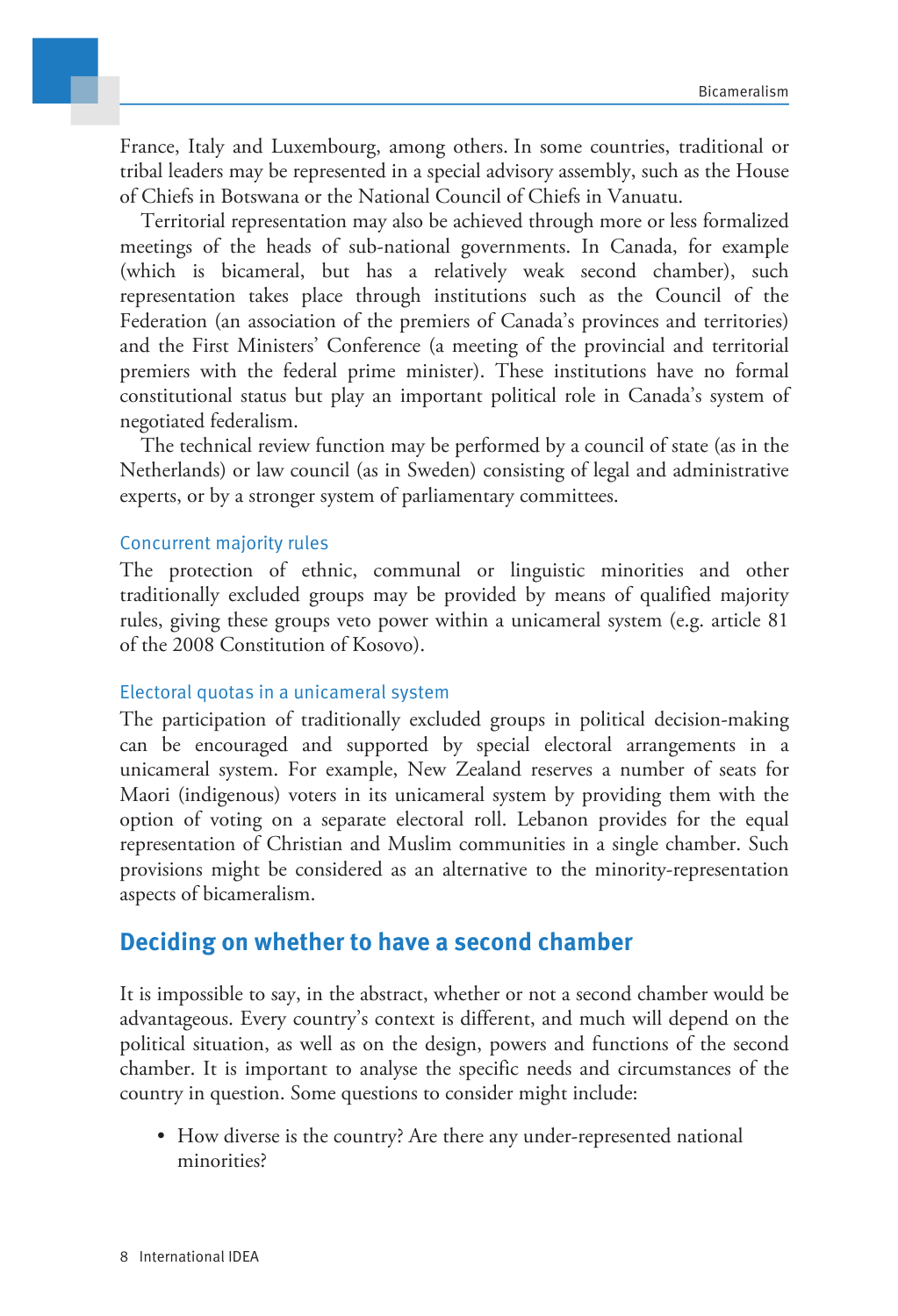

- What is the territorial structure? Is it centralized or decentralized? Federal or unitary? Does this need to be reflected in equal participation in national law-making processes?
- What were the shortcomings of the former constitution, and what improvements are needed in order to consolidate and strengthen a democratic constitutional order?
- Is there a need to provide additional checks and balances against incumbent governments?
- Is there a need to improve the technical quality of legislation?
- Is there a need to broaden the political participation of particular groups in society? How can these groups be identified and included?
- Is the greatest priority to ensure stable, effective, responsible government? If so, how might this conflict with other aims?

#### **Think Point 1**

Why is a second chamber being discussed? What needs is it intended to meet? Is a second chamber an appropriate way—or the best way—of meeting these needs?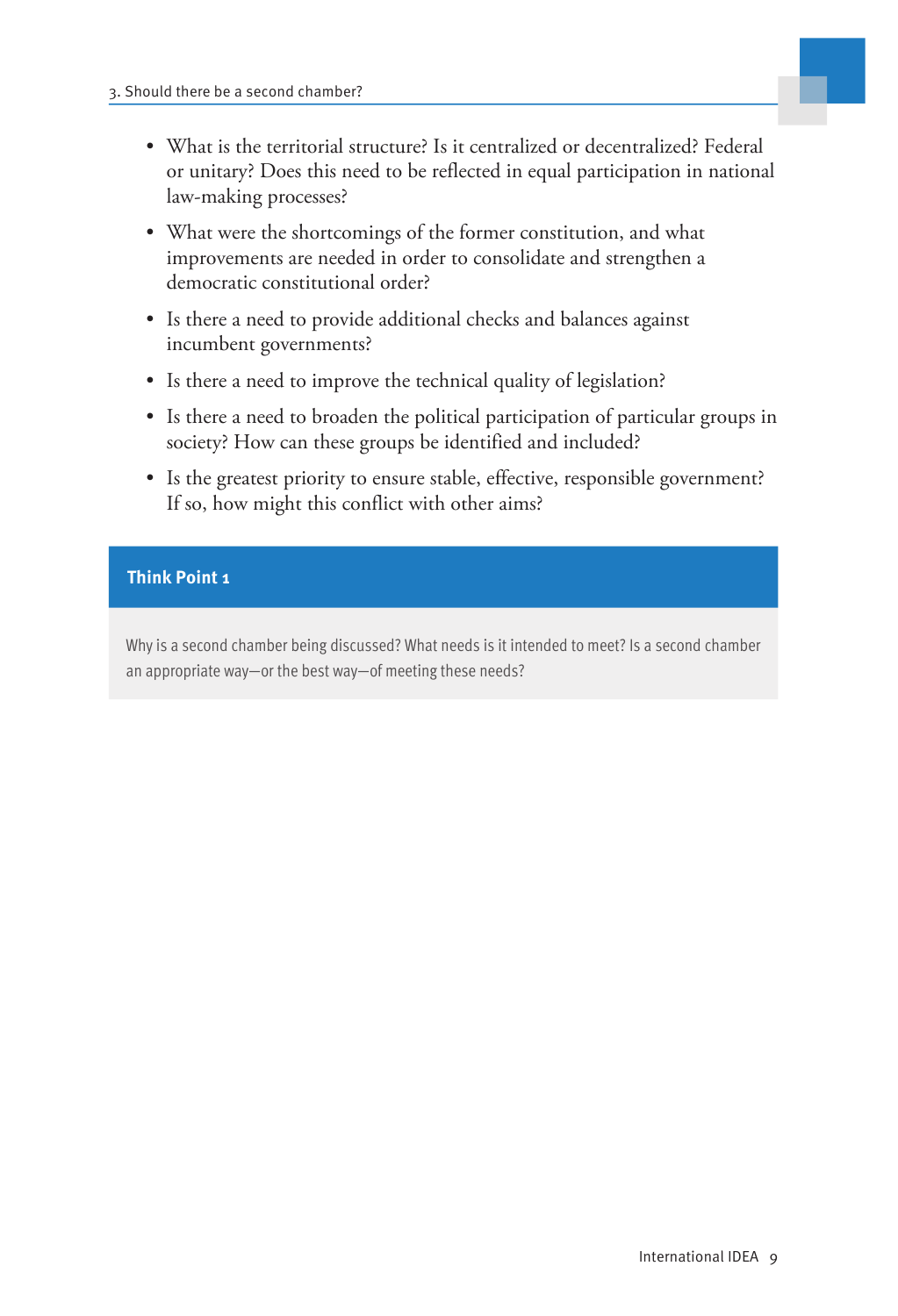# <span id="page-12-0"></span>**4. Types of second chamber**

#### <span id="page-12-1"></span>**Harmony between purposes, composition and powers**

If there is to be a second chamber, its composition and powers must be appropriate to its intended purposes. Answers to questions such as 'How should the chamber be chosen?' and 'What powers should it have?' will naturally follow from a proper understanding of the needs that the second chamber is supposed to address.

Second chambers can be broadly considered under four categories:

- 1. *Chambers of review and reflection*. They exist to improve the quality of legislation and to provide a forum in which appointed experts and elder statespersons can debate the technical details of legislation in a calm, informed manner, without challenging the primacy of the lower chamber in terms of policymaking. The members of such a chamber would mainly be recruited from within political, legal and administrative elites, and their powers might be limited to proposing amendments and delaying legislation.
- 2. *Chambers intended to provide territorial representation*. These occur especially in federal systems, serving to protect the right and interests of the territorial units and to give them a say in legislation. Such chambers might be directly elected on a territorial basis, or chosen by the subnational legislatures, and they might have fairly extensive veto powers.
- 3. *Chambers which exist to provide breadth of representation*. This can be achieved either by including certain minority communities or by giving an institutional voice to certain social, economic and cultural interests.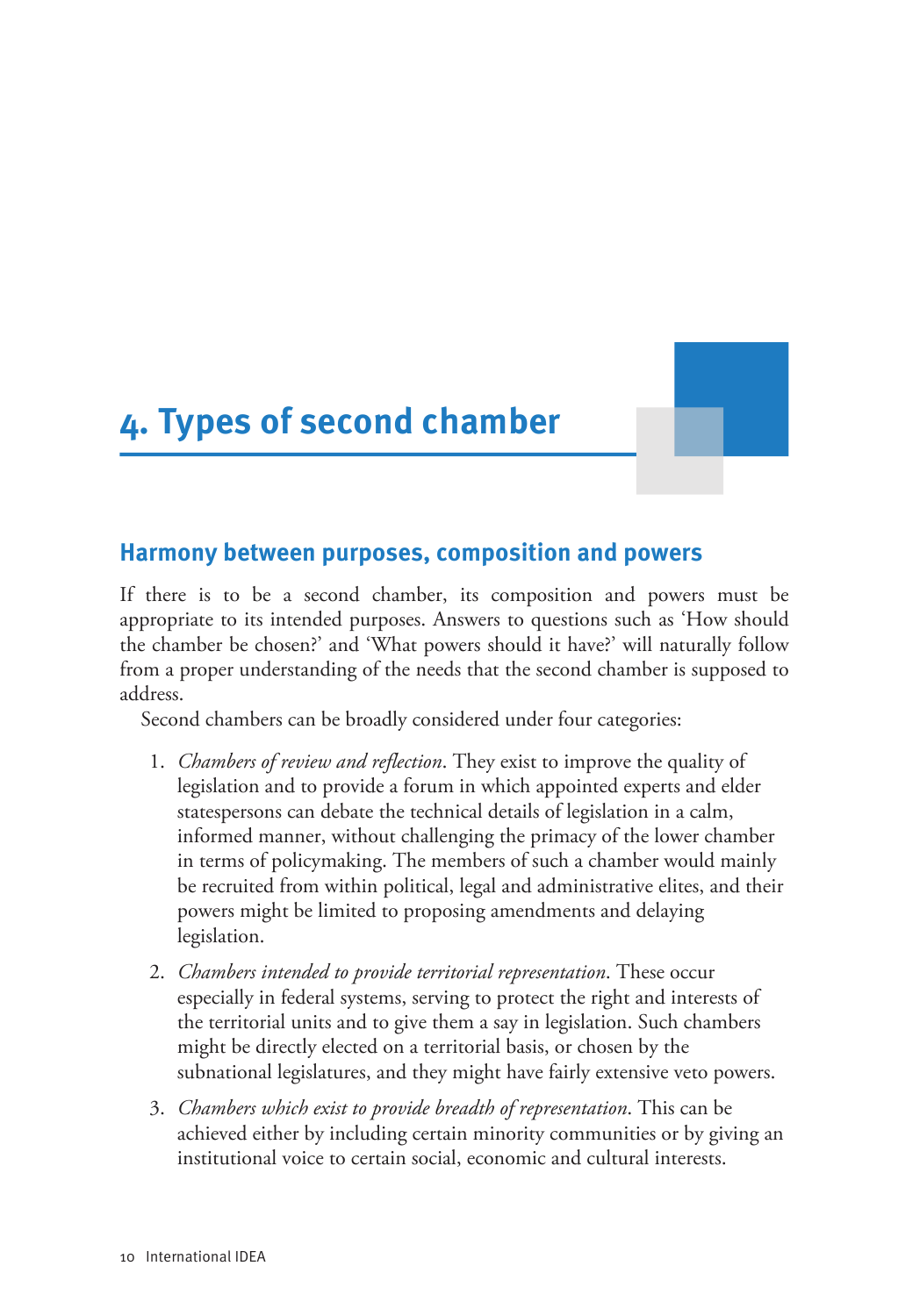

4. *Chambers based on the principle of democratic contestation*. Such chambers provide a democratic check on incumbents. Second chambers in this last category are necessarily chosen by direct election (often using a different electoral system and/or electoral cycle to that used by the primary chamber) and might typically possess extensive veto powers.

Of course, these categories are not mutually exclusive, and in reality many second chambers play two or more complementary roles (see Table 4.1). For example, the Australian Senate is primarily a chamber of territorial representation, since it is elected on the principle of the equal representation of states, but because it is directly elected it also acts as an important site of democratic contestation.

# <span id="page-13-0"></span>**Harmony with the political system as a whole**

In deciding whether a second chamber is appropriate, and, if so, deciding what form a second chamber should take, it is important to consider how the second chamber would fit into the wider political and institutional context. In particular, thought should be given to the total number of veto players in the political system, the strtcure of the state, and the electoral system.

#### The number of veto players in the political system

Too few players, and there is a risk of narrow majoritarianism, or excessive concentration of power; too many, and there is a risk that the state will be deadlocked and unable to respond to public demands. Either of these extremes could damage the performance and legitimacy of the political system as a whole.

#### The structure of the state

Federal and regionalized states typically have a second chamber in which the subunits are represented, and which gives them a voice in national legislation.

#### The electoral system

The electoral system for the second chamber may be designed to complement that used for the first chamber, such that the different merits of each system are preserved. In the Czech Republic and in Poland, for example, the first chamber is elected by proportional representation, to ensure inclusiveness and a fair distribution of power between parties according to the share of votes they each receive, while the second chamber is elected on a plurality basis in geographical districts. In Australia, conversely, the first chamber is elected according to a preferential majority (instant run-off) system that tends to over-represent the two largest parties, while the second chamber uses a version of proportional representation that enables small parties to have some national influence.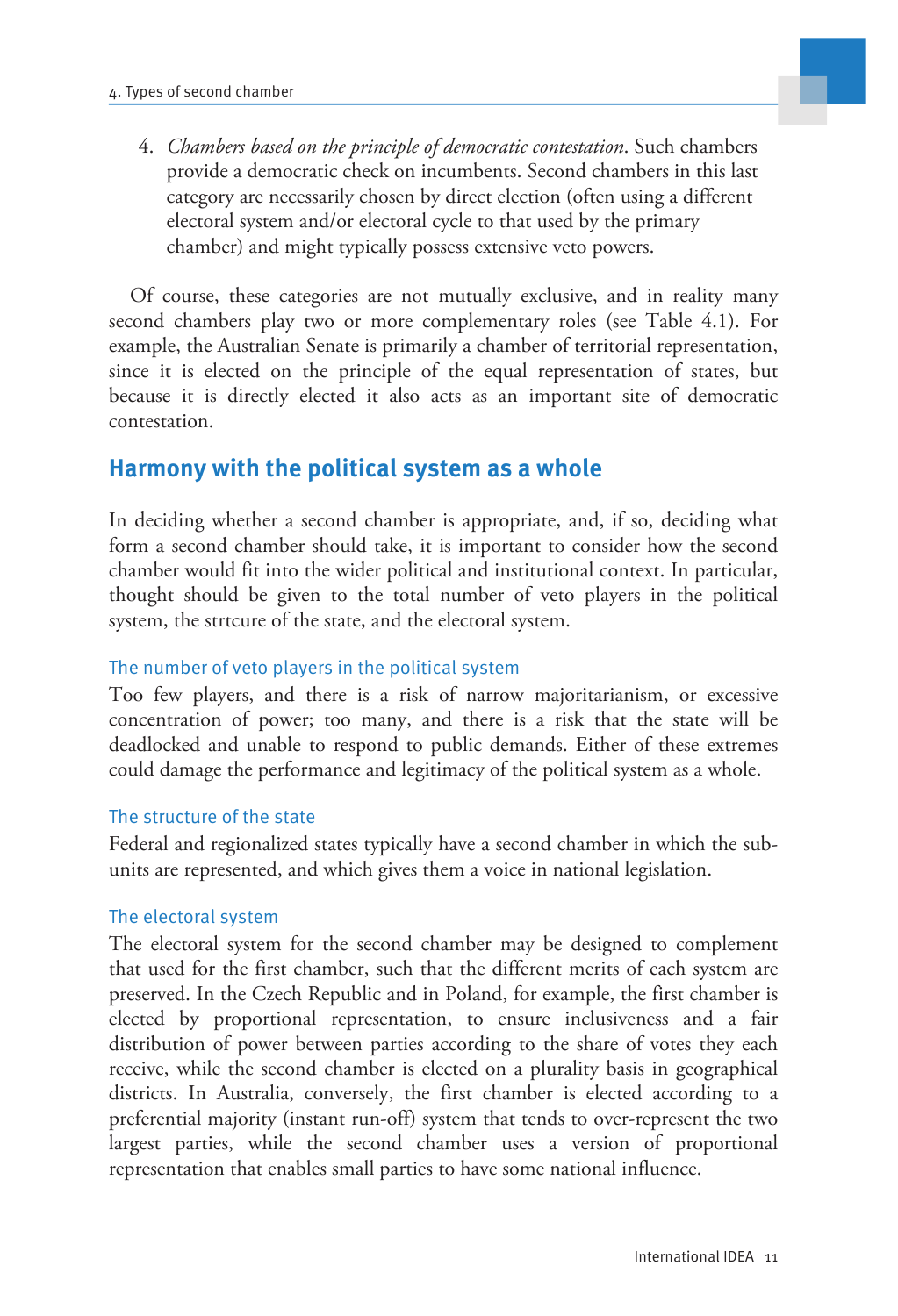|                                 | <b>Chamber of review</b><br>and reflection                                                                                                                                                                                    | <b>Chamber of</b><br>territorial<br>representation                                                                                                                                                                                      | <b>Chamber of socio-</b><br>cultural<br>representation                                                                                                                                       | <b>Chamber of</b><br>democratic<br>constestation                                                                                                                               |
|---------------------------------|-------------------------------------------------------------------------------------------------------------------------------------------------------------------------------------------------------------------------------|-----------------------------------------------------------------------------------------------------------------------------------------------------------------------------------------------------------------------------------------|----------------------------------------------------------------------------------------------------------------------------------------------------------------------------------------------|--------------------------------------------------------------------------------------------------------------------------------------------------------------------------------|
| Primary<br>purpose              | To provide technical<br>review and scrutiny<br>of legislation,<br>usually in a less<br>partisan atmosphere<br>than the lower<br>house                                                                                         | To ensure<br>representation of<br>states, provinces or<br>regions, especially in<br>a federation                                                                                                                                        | To represent distinct<br>communal groups<br>(e.g. as defined by<br>language, ethnicity,<br>indigenous<br>nationhood) or<br>occupational groups<br>(e.g. workers,<br>farmers)                 | To provide an<br>additional<br>democratic 'check<br>and balance' or to<br>strengthen<br>separation of the<br>governing powers                                                  |
| <b>Typical</b><br>composition   | Appointed, co-opted<br>or ex-officio<br>members, usually<br>recruited from within<br>political, legal and<br>administrative<br>elites; appointments<br>may be more or less<br>politicized<br>depending on<br>contextual rules | Members elected by<br>subnational units<br>(e.g. states,<br>provinces) either<br>directly by the people<br>of each unit, or<br>indirectly by<br>subnational<br>legislatures; may<br>include over-<br>representation of<br>smaller units | Nominated by<br>representative<br>bodies of specified<br>groups, or elected<br>directly by the<br>members of<br>specified groups<br>(e.g. on a special<br>electoral roll)                    | Directly elected,<br>usually using a<br>difficult electoral<br>system,<br>constituency<br>basis, or election<br>calendar to that<br>used for the lower<br>house                |
| <b>Typical</b><br>powers        | Limited to<br>amendment and<br>delay powers; veto<br>powers are limited<br>by law or<br>convention, and may<br>easily be over-ridden<br>by lower house                                                                        | May have extensive<br>veto powers over all<br>legislation, or over<br>certain classes of<br>legislation<br>concerning the<br>reserved powers of<br>subnational units                                                                    | Variable: some are<br>mainly advisory,<br>while others may<br>possess limited<br>veto-powers over<br>legislation,<br>especially over laws<br>that particularly<br>concern group<br>interests | May have<br>extensive veto and<br>amendment<br>powers over<br>legislation, which<br>the lower house<br>cannot override, or<br>which it can<br>override only with<br>difficulty |
| <b>Examples</b>                 | British House of<br>Lords, Jamaican<br>Senate, Canadian<br>Senate                                                                                                                                                             | US Senate, Spanish<br>Senate, German<br><b>Bundesrat</b>                                                                                                                                                                                | Slovenian National<br>Council, Botswanan<br>House of Chiefs                                                                                                                                  | Japanese House of<br>Councillors, some<br>Australian state<br>legislative councils                                                                                             |
| <b>Possible</b><br>alternatives | Stronger committee<br>system in<br>unicameral<br>parliament/<br>extended process of<br>parliamentary<br>scrutiny or<br>deliberation/co-<br>opting additional<br>non-voting expert<br>members                                  | Difficult to find<br>alternatives; one rare<br>possibility is over-<br>representation of<br>small territorial<br>communities in a<br>single chamber                                                                                     | Reserved seats or<br>quotas for minorities<br>or various communal<br>groups in<br>unicameral<br>legislature                                                                                  | Minority veto<br>referendums,<br>popular initiatives<br>or recall<br>mechanisms                                                                                                |

# Table 4.1. Types of second chamber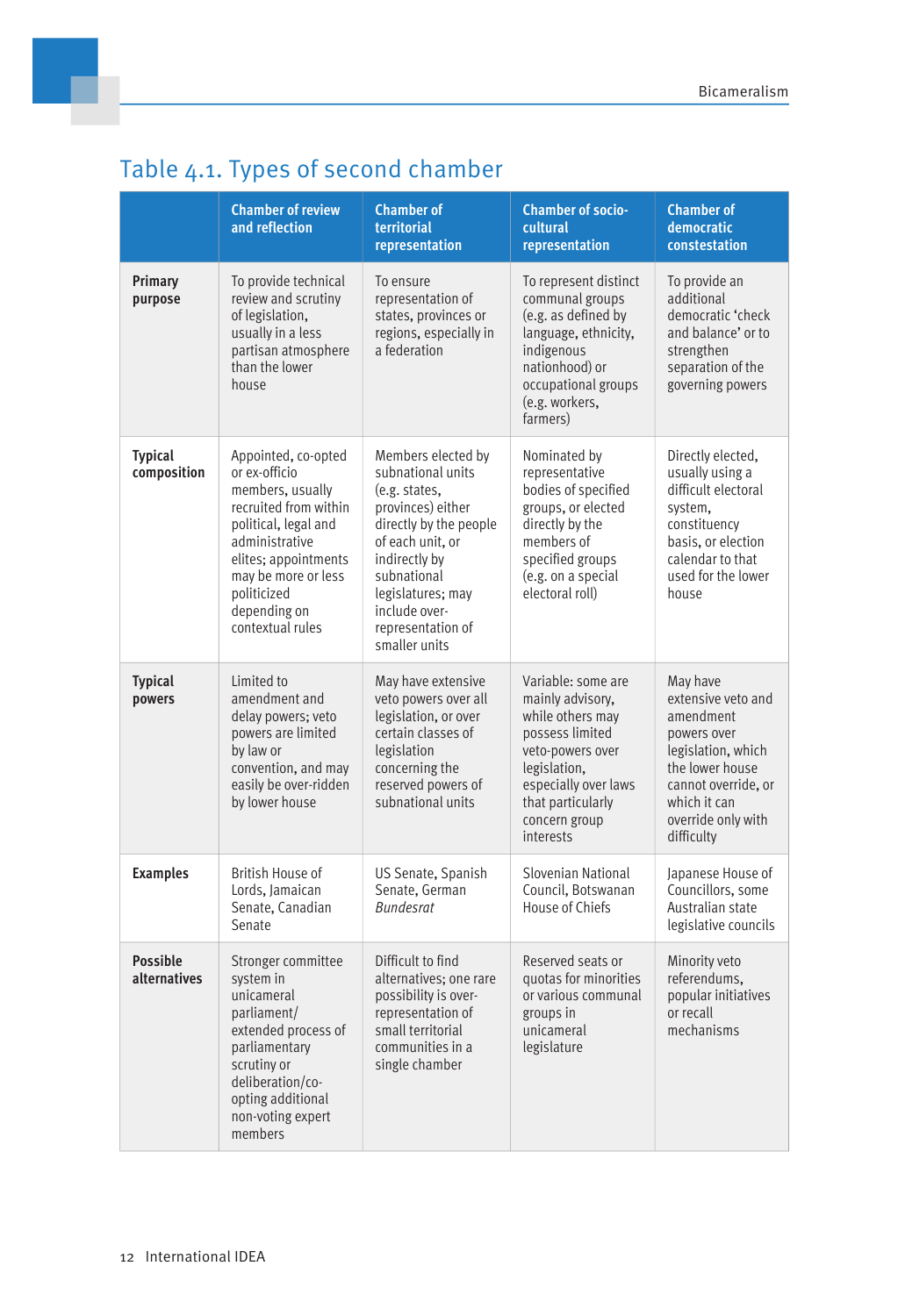

# <span id="page-15-0"></span>**Strong and weak bicamericalism**

The strength of a second chamber is principally determined by three factors: (a) symmetry (i.e. the balance of constitutional powers between the houses); (b) congruence (i.e. the extent to which the second chamber is likely to reflect, or differ from, the partisan composition of the lower house); and (c) legitimacy (i.e. whether the second chamber possesses the democratic legitimacy to use its powers). This categorization, including the concepts of symmetry and congruence, is adapted from Meg Russell's (2003) reflections on Arend Lijphart (1999).

#### **Symmetry**

Symmetry refers to the extent of equality in legal powers between the chambers. In symmetrical bicameralism, the two chambers have equal or nearly equal powers: the consent of both houses is usually needed for the enactment of laws, and the lower house cannot unilaterally override vetoes or amendments adopted by the upper house, or can do so only with difficulty (e.g. by a supermajority). Bicameralism is asymmetrical when the upper house is constitutionally restricted (e.g. being limited to a delaying power, having the right to propose but not insist on amendments). Territorial second chambers often have weak powers over some areas of legislation and stronger powers over others, reflecting their particular concern for protecting and promoting sub-national governments (e.g. the German *Bundesrat*, the Kenyan Senate or the South African National Council of Provinces).

#### **Congruence**

Congruence is the term used to describe the similarity of the chambers in terms of their partisan composition. Chambers are congruent when the same party or coalition of parties enjoys a majority in both chambers, and incongruent when the partisan composition differs between the chambers. Congruence is likely to occur when both chambers are directly elected, at the same time, using a similar electoral system or when the leaders of the majority in the lower house appoint a majority of the members of the upper house. Incongruence is likely when the chambers are based on different representative principles—being chosen by different electors, at different times, or using a different electoral system. For example, the Senates of Romania and Italy are highly congruent with the lower house, since, in these countries, both chambers are concurrently and directly elected by proportional representation. The Australian Senate is incongruent, since it is elected by a different electoral system from that used for the Australian lower house. As a result, the Australian Senate is a more significant political actor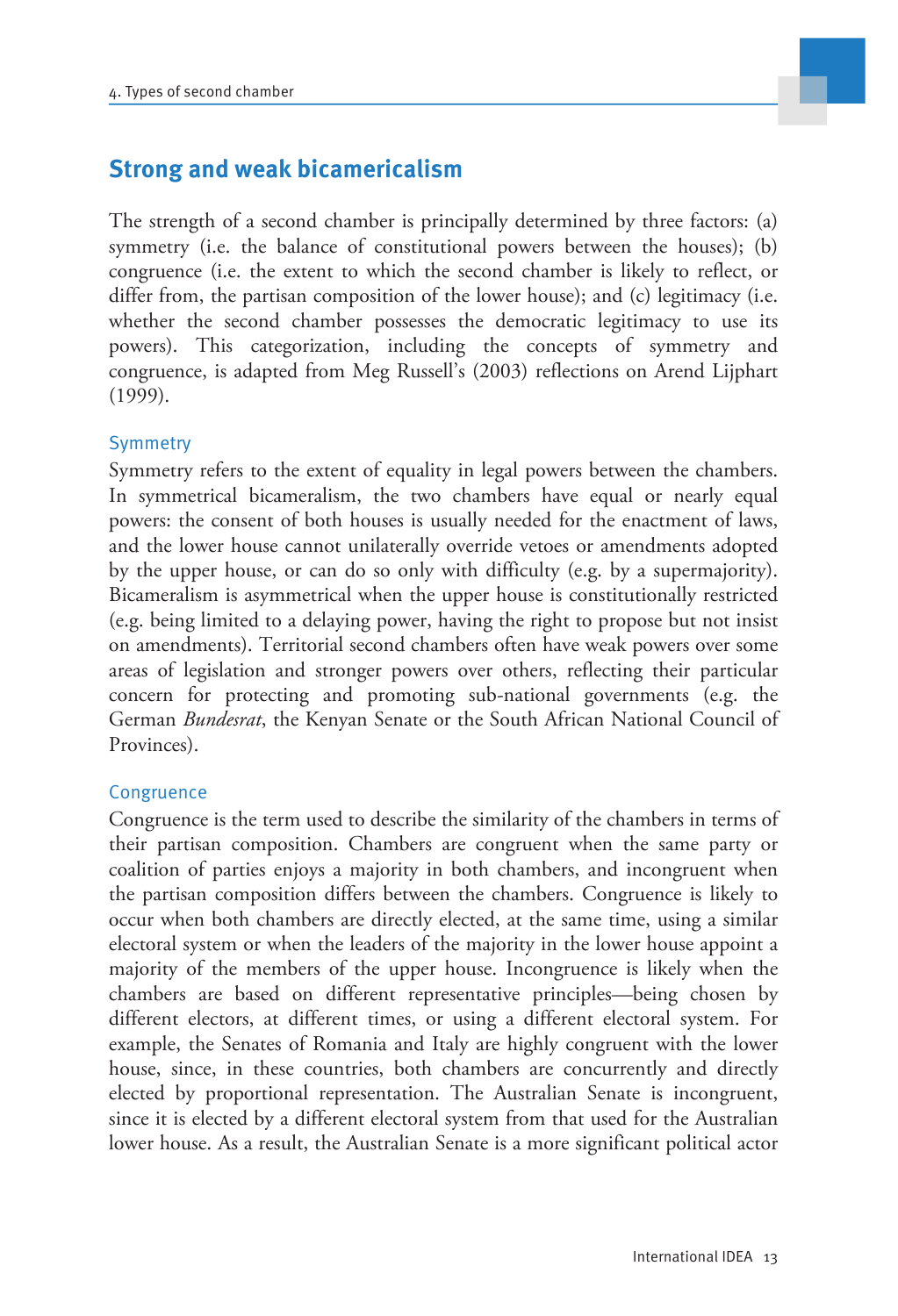

because it often places the Greens or other minor parties in an influential bargaining position.

#### Legitimacy

The stronger the legitimacy of a second chamber, the more likely it will be to make full use of its powers. Democratic legitimacy is typically conferred by popular election, but other forms of legitimacy such as traditional or religious legitimacy or legitimacy conferred by representing sub-national governments may apply in some contexts. Many second chambers around the world, especially those that are appointed rather than elected, are perceived as lacking legitimacy, and as a result have less practical authority than their formal legal powers would suggest. For example, the upper houses of Canada (appointed) and the Netherlands (indirectly elected) both have, according to the texts of their respective constitutions, absolute veto powers over all legislation. In practice, however, these powers are used sparingly because of their perceived lack of democratic legitimacy. The directly elected Senate of Australia, in contrast, is much more robust and assertive in the use of its powers, as is the German *Bundesrat*, which derives legitimacy from sub-national governments.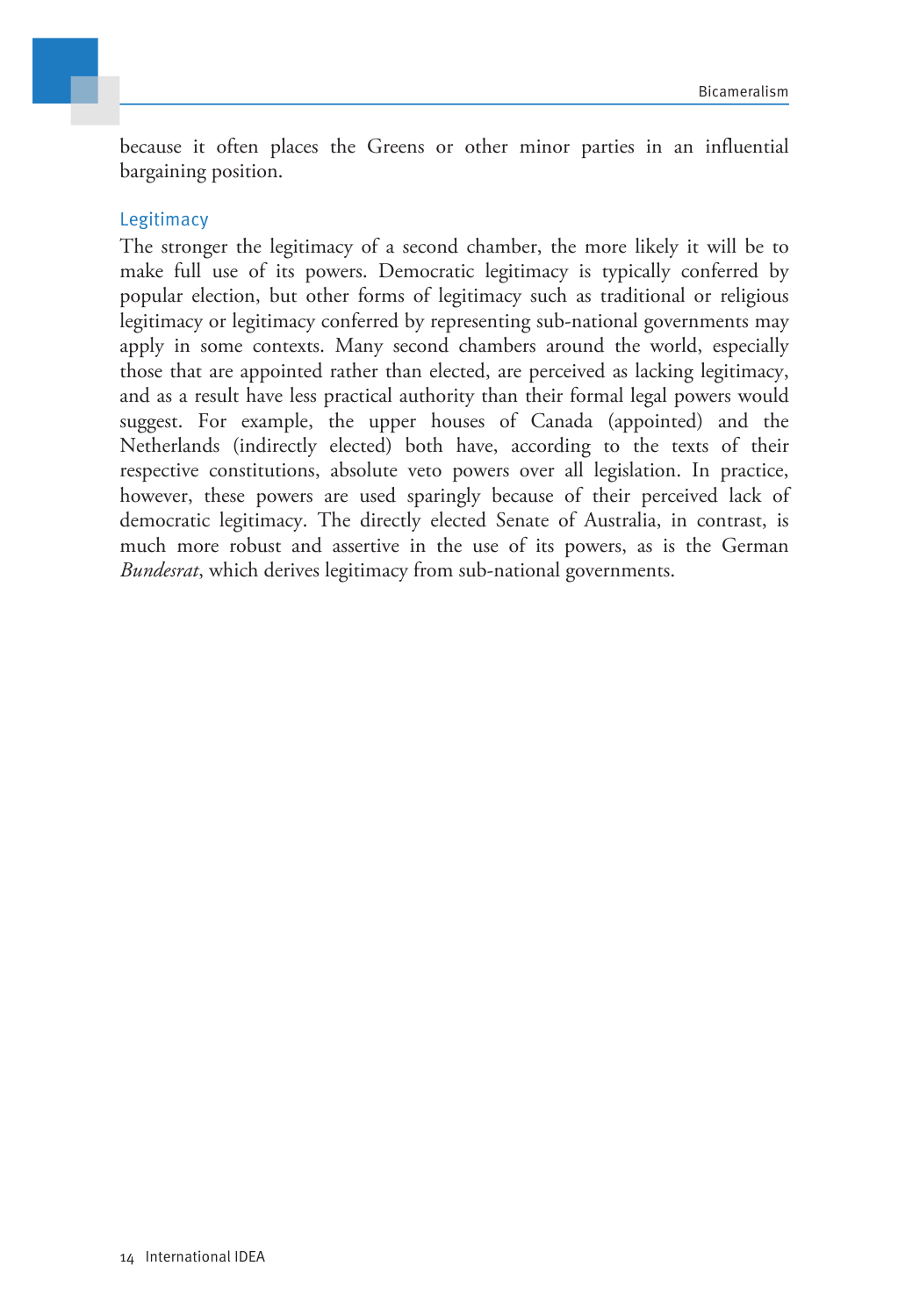# <span id="page-17-0"></span>**5. Design options: composition and structure**

The role and effectiveness of a second chamber will be greatly influenced by how its members are chosen, by whom, and for how long. These considerations are discussed in this section.

# <span id="page-17-1"></span>**Mode of composition**

Second chambers may be composed in one or more of the following ways.

#### Direct election

Second chambers may be directly elected by the people. This method of composition has the potential to increase the democratic legitimacy of the second chamber. If the electoral system, timing of elections, and apportionment of seats are similar between the two chambers, then it is likely that the second chamber will be congruent, having a similar partisan composition to the first chamber, and thus having less effective veto power. Alternatively, if the rules determining the timing, process, form and criteria of election differ, the second chamber is likely to be incongruent, having a different partisan composition from the lower house, and thus—all other things being equal—greater political influence.

#### Territorial representation

Members of territorial second chambers are frequently chosen by or from subnational institutions. Members of the upper houses of India and Austria are elected indirectly by the sub-national legislatures. Germany's upper house is best considered as a congress of delegates from the 16 provinces, each of which sends a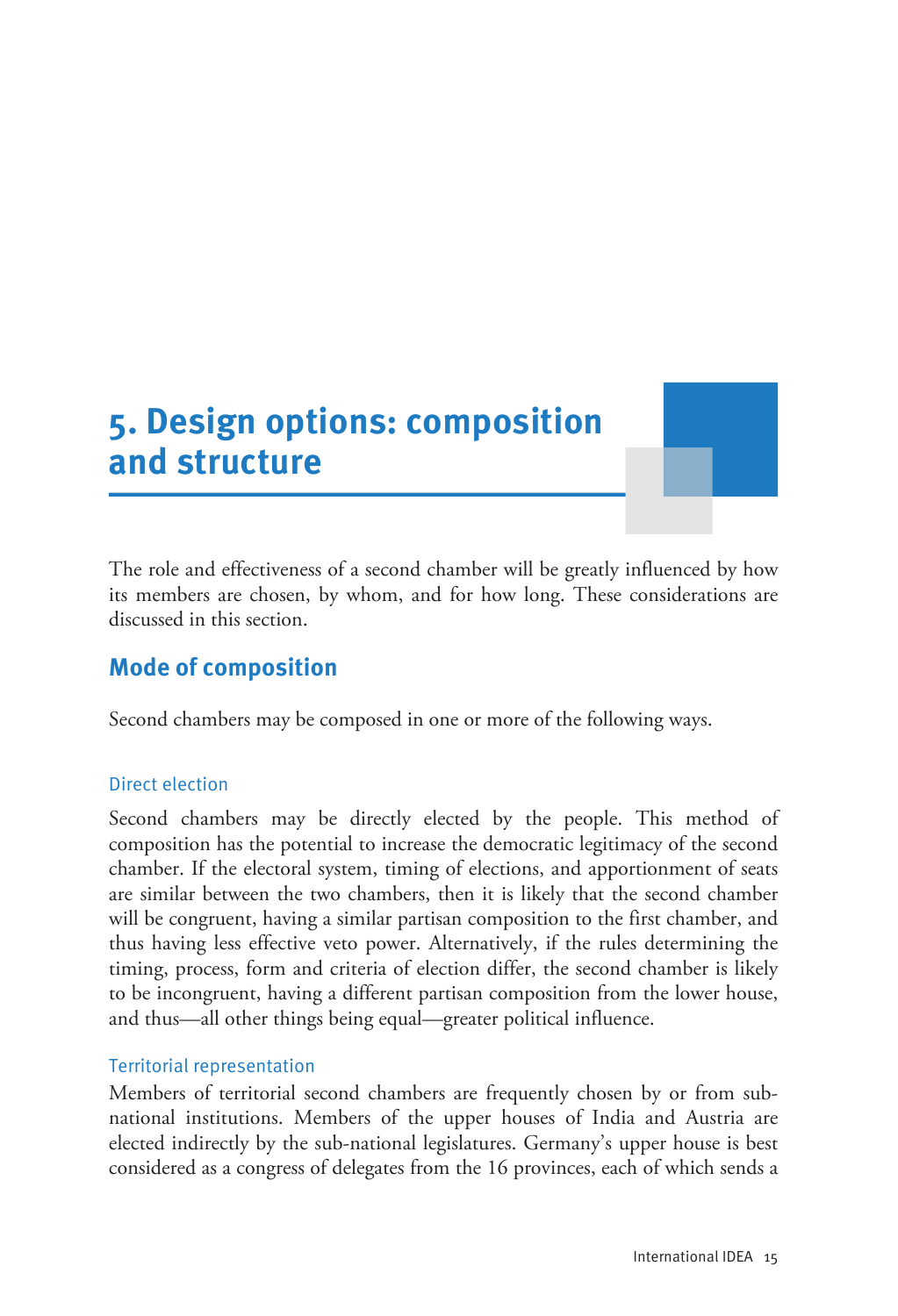delegation from its executive branch (usually consisting of the provincial ministers responsible for the areas of legislation under discussion). South Africa's National Council of Provinces has a mixed composition: each provincial delegation consists of six permanent members designated by the parties in the provincial legislature, the premier of the province, and three members deputed by the premier according to the subject being discussed. Indirect election by territorial units may also be adopted in unitary states (e.g. the French Senate is indirectly elected by colleges mainly composed of municipal and departmental councillors).

| <b>Functional group represented</b>        | <b>Groups electing members</b>                                                                                                       | <b>No. of members</b><br>elected                                                  |
|--------------------------------------------|--------------------------------------------------------------------------------------------------------------------------------------|-----------------------------------------------------------------------------------|
| Employers                                  | Chambers of commerce; industry and employers'<br>associations                                                                        | 4                                                                                 |
| Employees                                  | Trade unions                                                                                                                         | 4                                                                                 |
| Farmers, crafts and trades,<br>professions | Farm organizations<br>Crafts and trade groups<br>Professional organizations                                                          | $\overline{2}$<br>$\mathbf{1}$<br>$\mathbf{1}$                                    |
| Non-commercial sectors                     | Universities and colleges<br><b>Teachers</b><br>Research organizations<br>Culture and sports<br>Medical professionals<br>Social care | $\mathbf{1}$<br>$\mathbf{1}$<br>1<br>$\mathbf{1}$<br>$\mathbf{1}$<br>$\mathbf{1}$ |
| Local communities                          | Local councillors                                                                                                                    | 22                                                                                |
| <b>Total</b>                               |                                                                                                                                      | 40                                                                                |

#### Table 5.1. Functional representation: the National Council of Slovenia

*Source*: Republic of Slovenia, 'About the National Council', [n.d.], <http://www.ds-rs.si/?q=en/ about-national-council>, accessed 14 July 2017.

#### Functional representation

The term 'functional representation' refers to the representation of social, economic, professional or vocational groups. This is intended to ensure that the legislature reflects society as a whole, in terms of its economic interests, social function, expertise and life experiences. The National Council of Slovenia, for example, consists of members chosen by members of various social and economic groups (see Table 5.1). The Irish Senate, in principle, has a similar basis, with most of its members being elected from five panels representing (a) language and culture, literature, art and education; (b) agriculture and fisheries; (c) labour; (d) industry and commerce; and (e) public administration and social services, including voluntary social activities. In practice, the Irish Senate is strongly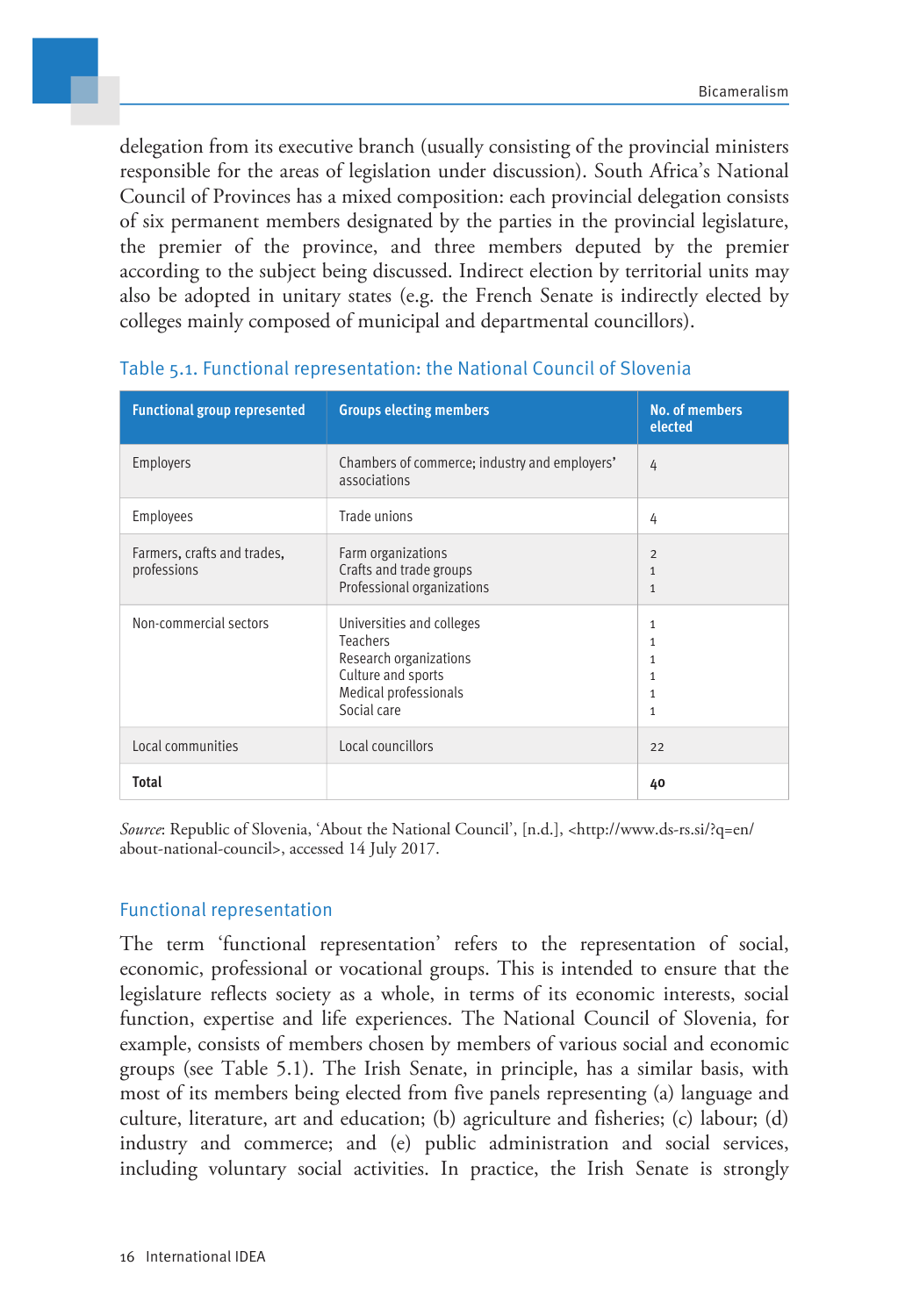dominated by party politics, since, although these panels may nominate candidates, the election is determined by incumbent politicians.

#### Communal representation

Communal representation is similar to territorial and functional representation but applies to linguistic, ethnic, cultural or religious groups rather than territorial or socio-economic ones. There are relatively few second chambers chosen on this basis, although the Belgian Senate, which partly consists of quotas of members elected from linguistic communities, is one example. The House of Peoples of Bosnia and Herzegovina, which consists of an equal number of Bosniaks, Croats and Serbs, is another. This form of composition is usually associated with consociational arrangements, intended to distribute power between communal groups. This may be necessary as part of a peace agreement following inter-ethnic violence or to prevent a state with deep cultural or linguistic divisions from falling apart. The disadvantage of such arrangements, however, is that by structuring politics through such divisions, they may entrench and prolong the divisions that they are intended to heal.

#### Executive appointment

Appointment by the executive is typically used only for weak review chambers, where the members represent their own experience and wisdom rather than an external constituency. In practice, however, appointments may be made—by constitutional law or custom—on a quasi-representational basis, to ensure the inclusion of particular groups. In these cases, an appointed chamber may come to resemble a chamber based on functional or communal representation. In Belize, for example, one-quarter of the senators are appointed on the advice of constitutionally recognized social and economic interest groups, while in Canada, a certain quota of senators must be appointed from each region of the country. Alternatively, appointments may be made so as to ensure that the second chamber reflects the balance of power between the political parties in the lower house. In these cases, the second chamber may practically resemble a congruent elected chamber. In Jamaica, the government is constitutionally guaranteed almost a twothirds majority in the Senate. In all cases, executive appointment can be vulnerable to patronage and corruption, with members chosen for partisanship rather than merit. This can reduce the legitimacy and effectiveness of the second chamber. To prevent this, an independent nominations commission may be established, with the authority to nominate candidates or scrutinize proposed nominees.

#### Mixed membership

It is not uncommon for second chambers to be based on a mixture of two or more modes of composition. For example, wholly appointed upper houses are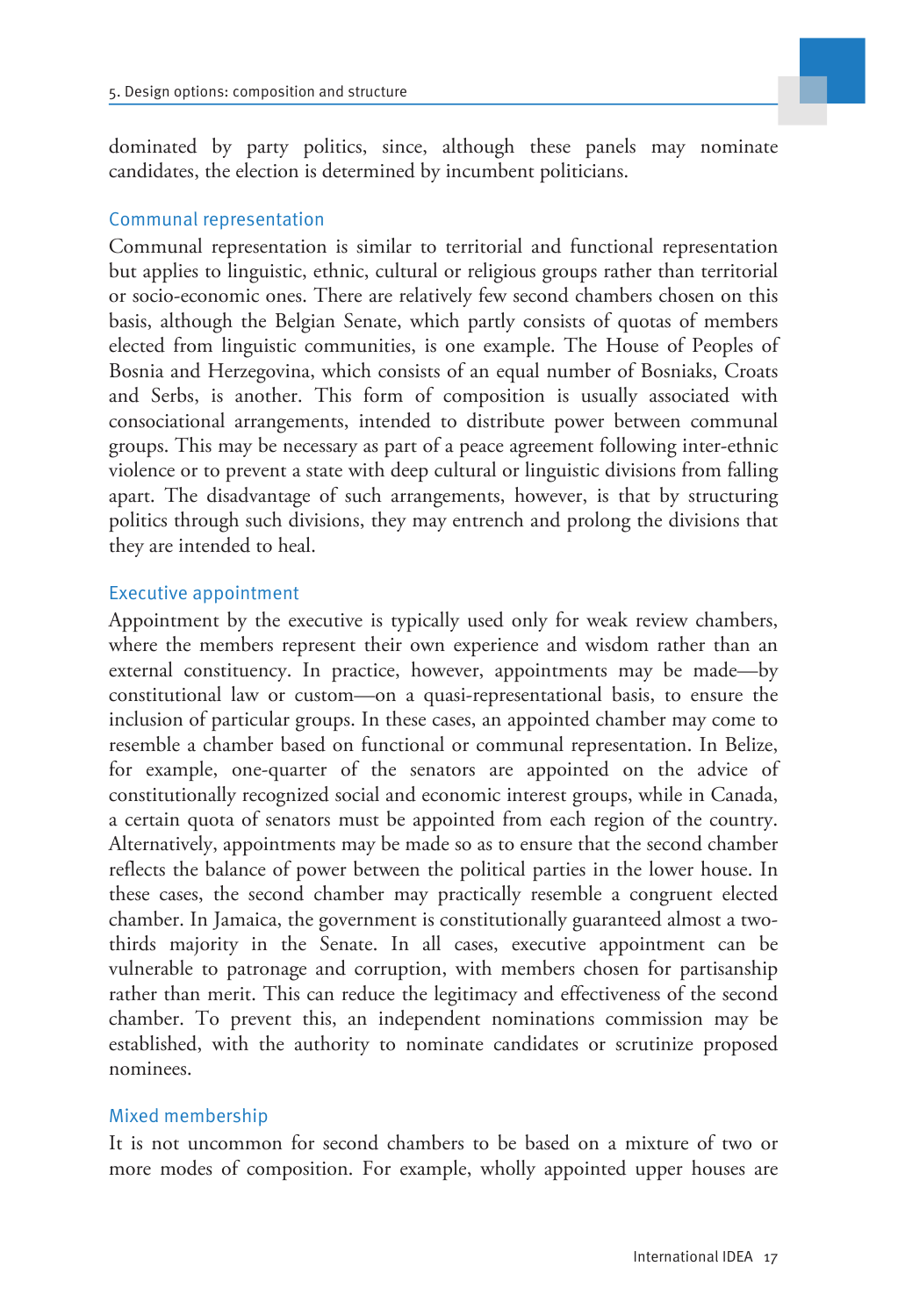

rare in global terms, but it is quite common to permit a small number of appointed members to sit alongside elected members, to enable non-partisan people of merit and experience to be included in the legislature. In Italy, the vast majority of senators are directly elected on a regional basis, but a small number of senators for life may be appointed by the president of the republic from among those who have 'brought honour to the nation through their exceptional accomplishments in the social, scientific, artistic, and literary fields' (Constitution of Italy, article 59). In India, likewise, the president may appoint a small number of members according to their 'special knowledge or practical experience in respect of such matters as ... literature, science, art and social service' (Constitution of India, article 80), who sit alongside the members elected by the sub-national legislatures.

### <span id="page-20-0"></span>**Terms of office**

It is common for second chambers to have a longer term of office than that applied to first chambers (e.g. six years, as opposed to four or five years for the first chamber). Terms may be staggered so that the second chamber provides continuity between changes of government. If the second chamber is directly elected, staggered elections may induce incongruence between the two chambers, since elections to the second chamber may be used as a protest vote against the incumbent majority.

A second chamber that can be dissolved at will by the executive will (all other things being equal) be in a weaker position than one that sits for a fixed term or that can be dissolved only in limited circumstances. Some second chambers have a permanent or rotating membership and are never dissolved. This can strengthen their position vis-à-vis the executive or lower house.

### <span id="page-20-1"></span>**Number of members**

Second chambers are usually small, in terms of number of members, when compared to the first chamber. This is intended to encourage a more intimate and informal style of debate, particularly in review chambers. However, it is important to consider whether there are sufficient members to staff all committees, and, in the case of elected second chambers, to think about constituency sizes—too few members might mean that each one has too heavy a workload.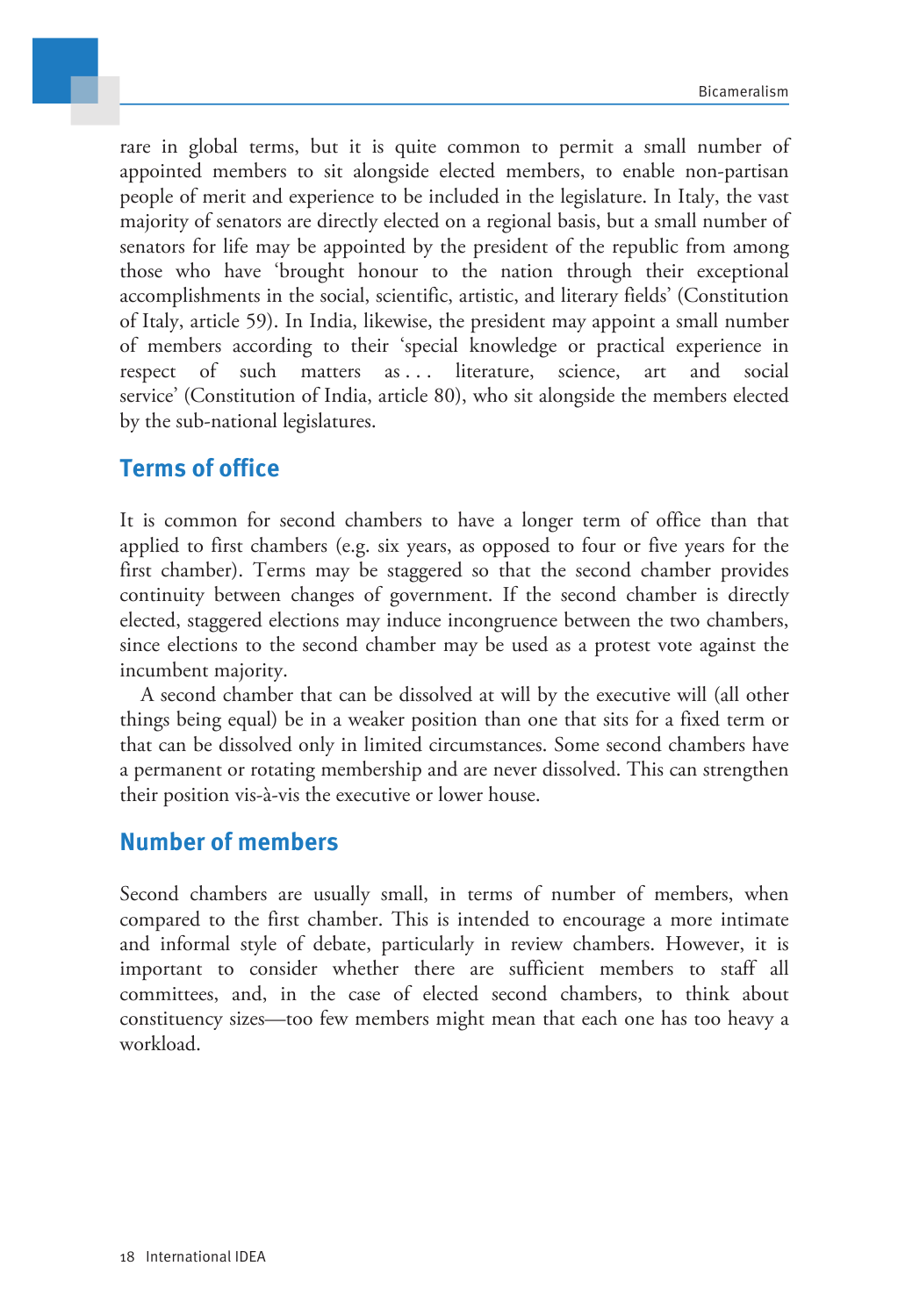# <span id="page-21-0"></span>**Additional considerations (especially for territorial chambers)**

#### Representation by population or by territory

Should each unit be represented in accordance with its population, or should less populous units be over-represented so that smaller units are given greater parity with larger ones? Argentina, Australia, South Africa and the United States all give an equal voice to each unit despite variations in population. Others, such as Germany and India, while still over-representing smaller units, do so on a sliding scale: the most populous German region, Bavaria, with 12.5 million people, has six votes, while Bremen, with 600,000 people, has three (i.e. half the votes but approximately one-twentieth the population). Such over-representation emphasizes the role of such a chamber as a representative body *of the units as such* rather than of the individual citizens within them. In practice, over-representation can enable a minority of the population to veto changes approved by the majority. It is estimated, for example, that the US Senate enables members representing just over 11 per cent of the population to block legislation. This can have undemocratic effects, protecting the status quo from progressive and popular reforms.

#### Bloc voting or personal voting

Should all members of a delegation representing a territorial unit be required to vote as a bloc (representing the decision of that unit as such, rather than disparate individual or party decisions)? Members of the German *Bundesrat* vote as a bloc, with each delegation casting all its votes the same way. If a delegation is divided, it is taken to have abstained. Members of the Indian upper house, the *Rajya Sabha*, do not vote as a bloc. These different methods of voting reflect two different conceptions of the role of the second chamber and two correspondingly different views of the status of its members: the *Bundesrat* delegates are primarily spokespersons of their provincial governments, while the members of the *Rajya Sabha*, although elected by sub-national legislatures, are first and foremost party representatives. Following from the above, the seating arrangement in the chamber may be arranged by territorial units or by political party. The former is associated with the bloc vote, since the ambassadorial dimension of the role is emphasized; the latter is associated with personal voting, since it emphasizes the party-political role of members.

#### Representation of minorities

Are all the political groupings in a sub-national assembly to be represented proportionally in the national upper house or only the dominant majority? In India, although direct elections to legislatures take place according to a plurality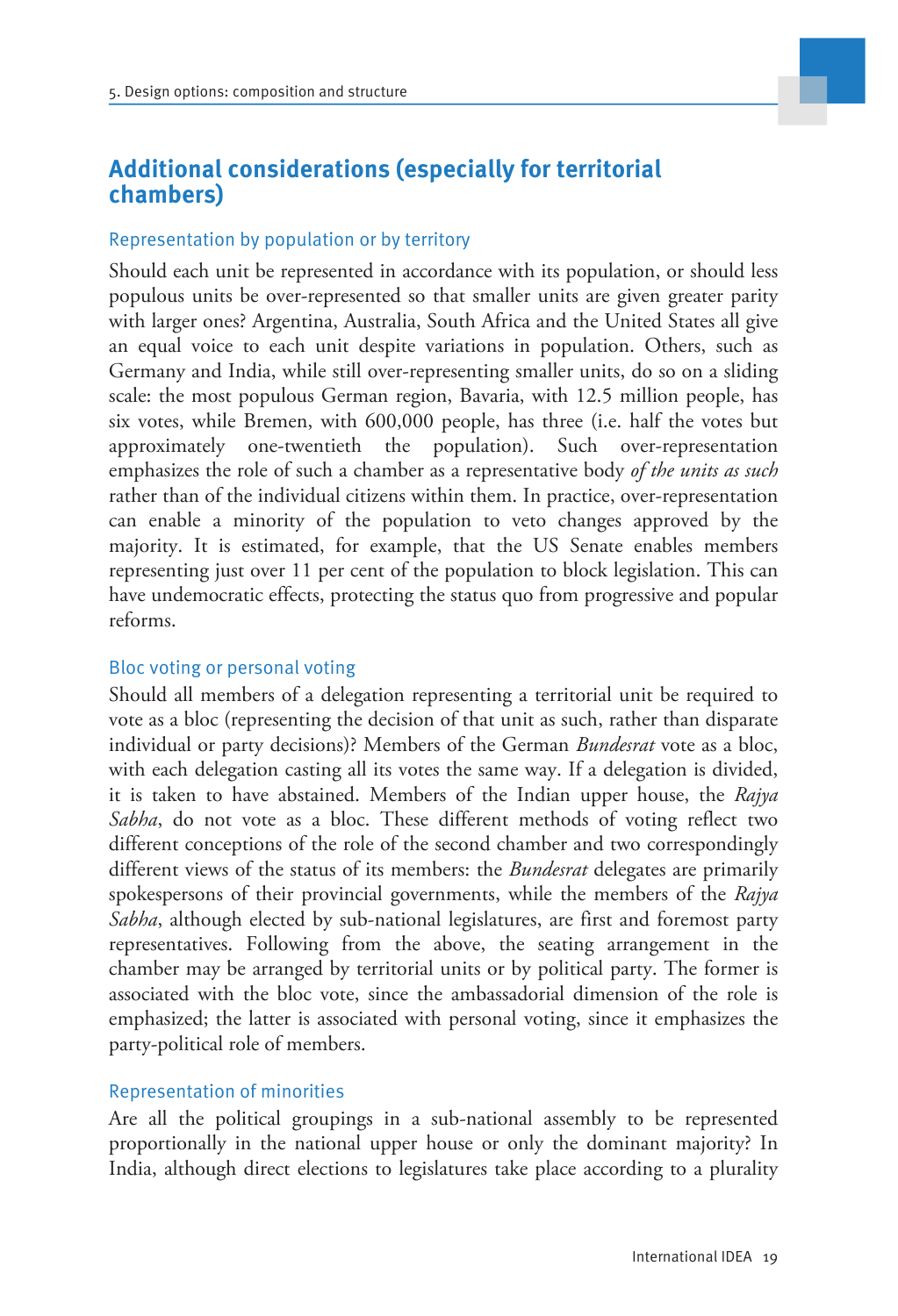

electoral system, the indirect election of members of the upper house takes place according to a single transferable vote, enabling minority parties to be represented. Similarly, delegations to the South African National Council of Provinces must be appointed in a way that proportionately represents the parties present in the provincial legislation. As the German *Bundesrat* is a meeting of executive delegates, only the parties participating in the executive at provincial level are represented, to the exclusion of others.

# <span id="page-22-0"></span>**Partisanship**

In practice, in countries with well-developed party systems, it is usual for party politics to outweigh most local or regional concerns. The congruence of the second chamber, in terms of its partisan balance, will be a key determinant of its strength and activeness. Even in Germany, members of the *Bundesrat*, despite their character as delegations, often vote on party lines, and a difference in the partisan composition of the chambers (resulting, for example, from differences in national and sub-national election results) can significantly frustrate the ruling party.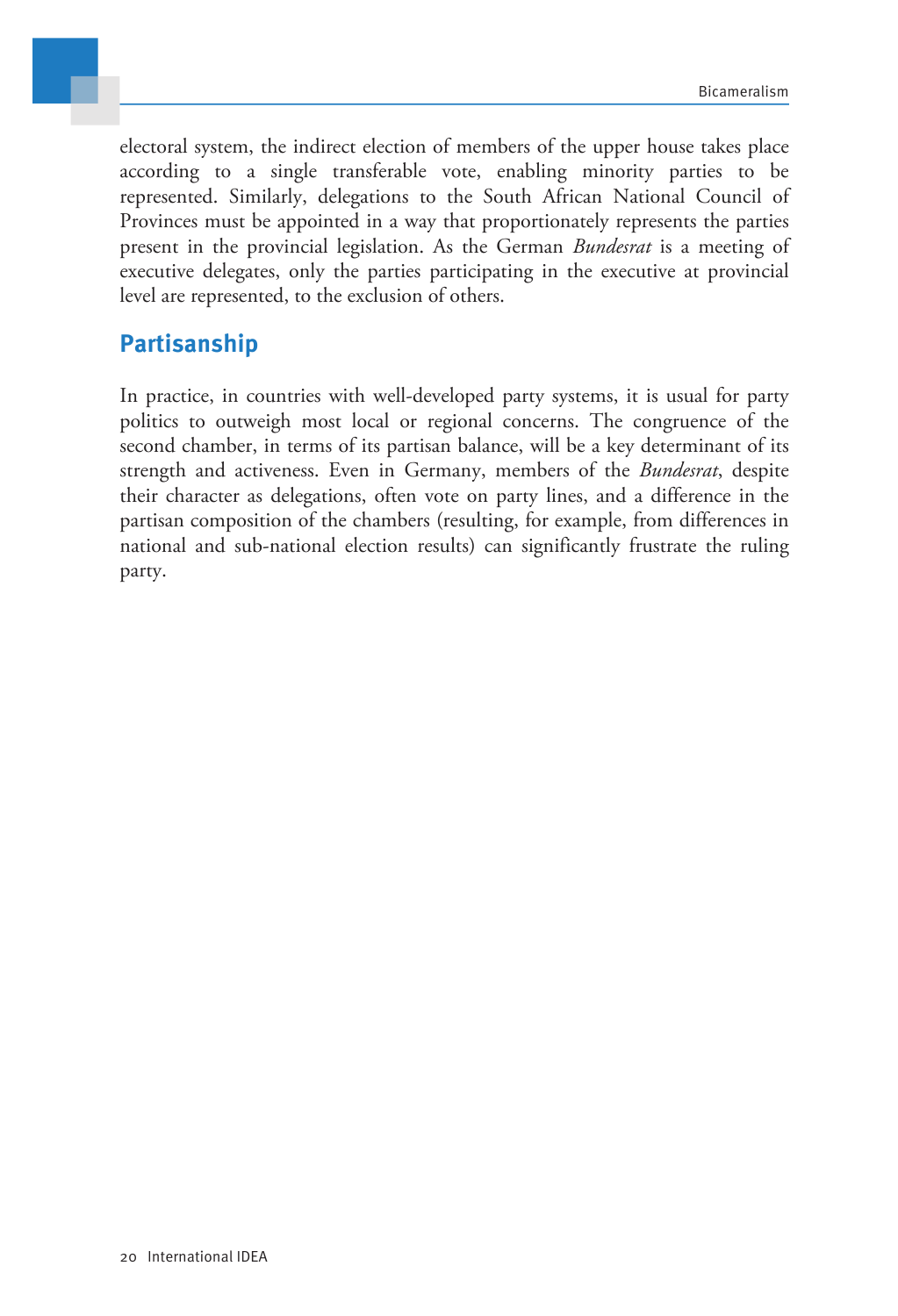<span id="page-23-0"></span>**6. Design options: powers**

### <span id="page-23-1"></span>**Resolving and avoiding conflicts between the chambers**

Second chambers can come into conflict with the lower house. Some constitutions, prioritizing the need for checks and balances, grant each house an absolute veto over legislation. This can result in deadlocks when the two houses do not agree. Such a deadlock situation is most likely to occur if the two houses have different, but equally strong, democratic mandates (e.g. the US Senate and the US House of Representatives are both popularly elected, but the staggered terms of office and different electoral district sizes mean that it is not uncommon for the popular majority in the two chambers to differ).

Many bicameral states, however, establish mechanisms for resolving disputes between the houses. Such mechanisms are typically intended to ensure government stability, to prevent deadlocks, to protect the primacy of the lower house and the principal representative body of the people and to restrict the role of the second chamber to that of a revising and reviewing chamber rather than one with absolute veto power over legislation.

#### Shuttle procedures

In countries where the two chambers have equal or nearly equal powers, a shuttle (Fr. navette) procedure is used: proposed amendments bounce back and forth between the chambers until disagreements on the bill are resolved and a text is approved in identical form by both. Shuttle procedures do not *avoid or overcome* deadlock; they simply provide a way of dealing with disagreements. Unless combined with some other mechanism, reliance on shuttle can lead to long delays in legislation, especially if the two chambers do not have a similar partisan composition.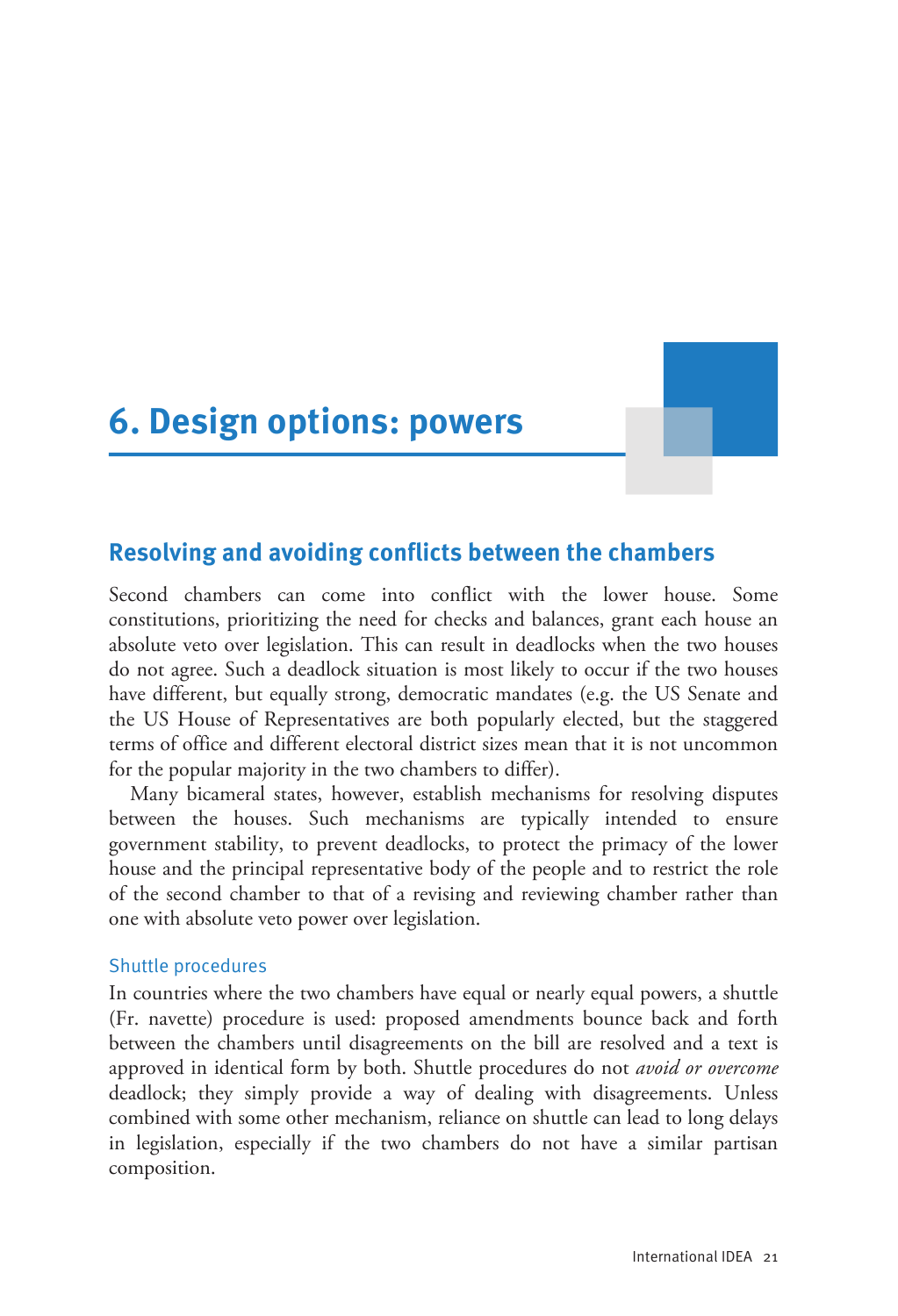#### Conference committees

A conference committee (also known as a mediation committee in some jurisdictions) typically consists of a number of members of each chamber, who may, in case of a disagreement between the chambers, be convened to agree on a jointly approved text. The bill emerging from the conference committee is then voted on by both chambers. The chambers in plenary session have the final say on approval of the bill, but to facilitate negotiation and agreement it is usual for conference committees to be closed to the public, and for the chambers to vote for or against the agreed text without amendment. This process may enable a small number of members to have disproportionate influence over the substance of the bill without effective scrutiny. In the USA, for example, conference committees have been a scene of intense lobbying by special interests, enabling policy decisions to be taken by small groups with little democratic scrutiny (since, although each house may reject the agreement, to do so will usually involve high political cost).

#### Asymmetrical powers

In countries where second chambers perform mainly review functions, they are likely to have only weak powers, such as the power to delay (but not veto) legislation, or to propose (but not insist upon) amendments. In such cases, disputes between the chambers may be resolved simply by the application of the use of the override powers of the lower house. In Ireland, for example, bills passed by the lower house and rejected by the Senate, or passed by the lower house but not passed by the Senate within 90 days, may be adopted by a simple majority of the lower house within a period of 180 days after the period permitted for the Senate's consideration of the bill has elapsed. Such rules prevent deadlocks but can also remove part of the rationale for bicameralism, since a chamber without effective power could be seen as an unnecessary expense.

#### Joint sessions

Deadlock between the chambers can be resolved by means of joint sessions. A joint session includes the members of both chambers sitting together in one body. As upper houses are usually smaller than lower houses, this arrangement typically gives a preponderant influence to the majority in the lower house. In India, if a bill has been passed by one house and rejected by the other house or not passed by the other house within six months, the president, acting on the binding advice of the government, may call a joint session of both houses to decide on the bill by a simple majority. To reconcile differences between the houses, the joint session has a limited power of amendment (Constitution of India, article 108).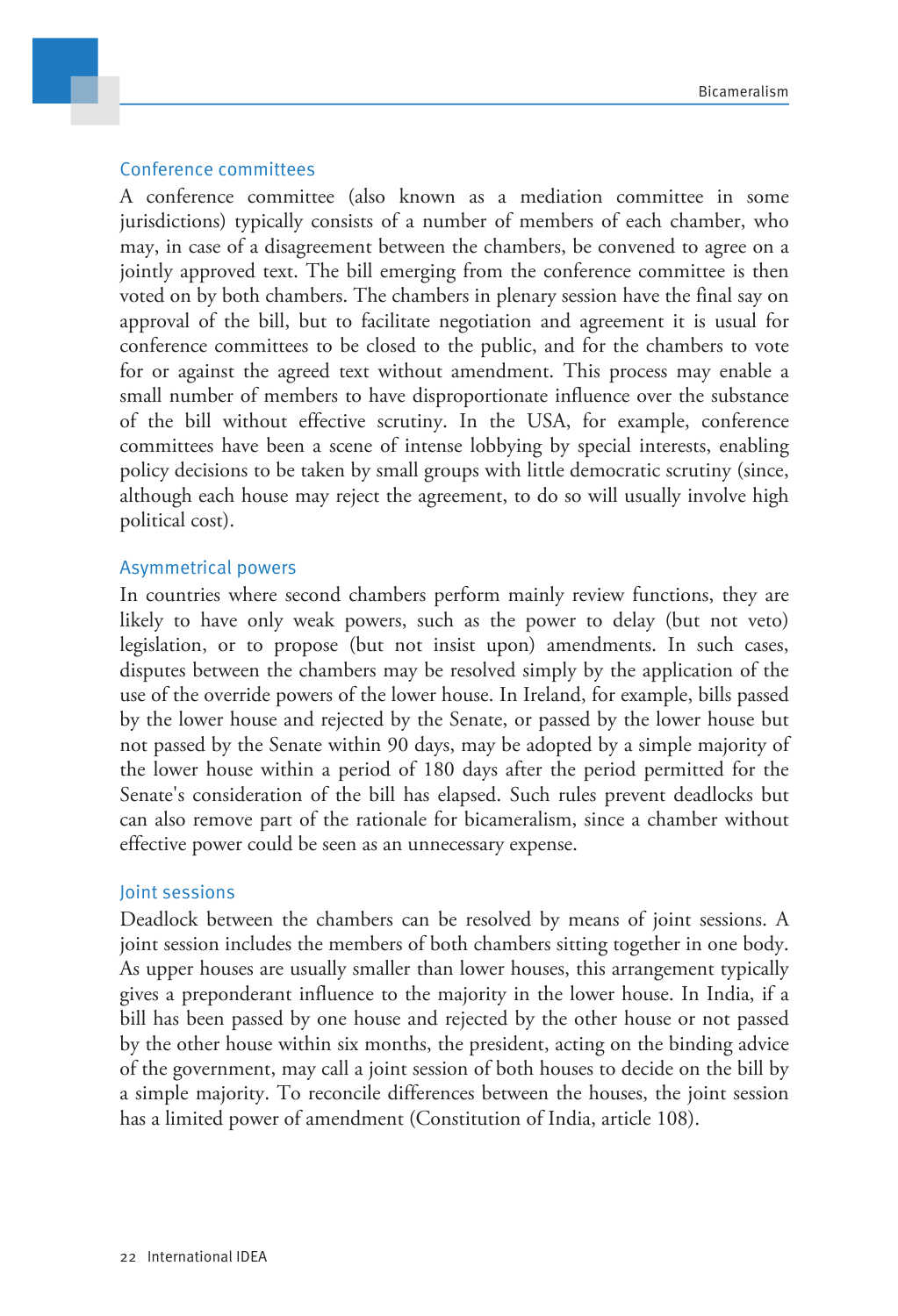

#### Appealing to the people

Deadlocks between the chambers can be resolved by an appeal to the people. In Australia, for example, the government can order a double dissolution of both houses in order to overturn a veto imposed by the second chamber. The State Constitution of the Australian state of New South Wales makes provision for disagreements between the two chambers to be resolved by holding a referendum.

#### Veto powers only for certain types of decisions

A second chamber that has only weak powers in relation to certain types of legislation may nevertheless have extensive powers over certain types of decisions. For example, a second chamber may have an absolute veto over constitutional amendments in order to protect the fundamentals of the constitutional system from incumbent majorities in the lower house, or it may have veto power over legislation governing language rights, the status of national minorities or matters of particular concern to sub-national territorial units. In Belgium, Germany and South Africa, for example, the second chamber has only weak powers over ordinary legislation (the decision of the lower house will prevail), but a stronger role in matters such as constitutional amendments and laws concerning the competences of sub-national units, reflecting the role of these second chambers as representatives of territorial units.

#### Special provision for money bills

If the executive cannot raise money, government cannot carry on. In a presidential system, failure to pass a budget can cause a shutdown of the government and might expose the state to a self-coup by the executive or other forms of extra-constitutional intervention. In a parliamentary system, the rejection of the budget will usually be regarded (depending on the precise rules in force) as a withdrawal of confidence, which may lead to the resignation of the government and/or a new general election.

In many jurisdictions, a special category of 'money bills' is recognized, these being bills related to taxation, loans and appropriations (spending). Given the importance of financial legislation for the day-to-day functioning of the state, money bills may be subject to a special legislative procedure, intended to prevent conflicts between the chambers over matters of finance. In Ireland, for example, the Senate may only delay money bills for up to 21 days (as opposed to 90 days for other legislation). In South Africa, the National Council of Provinces may make amendments to money bills, but these amendments are not binding, as they may be accepted or rejected at the sole decision of the National Assembly (lower house) (article 75).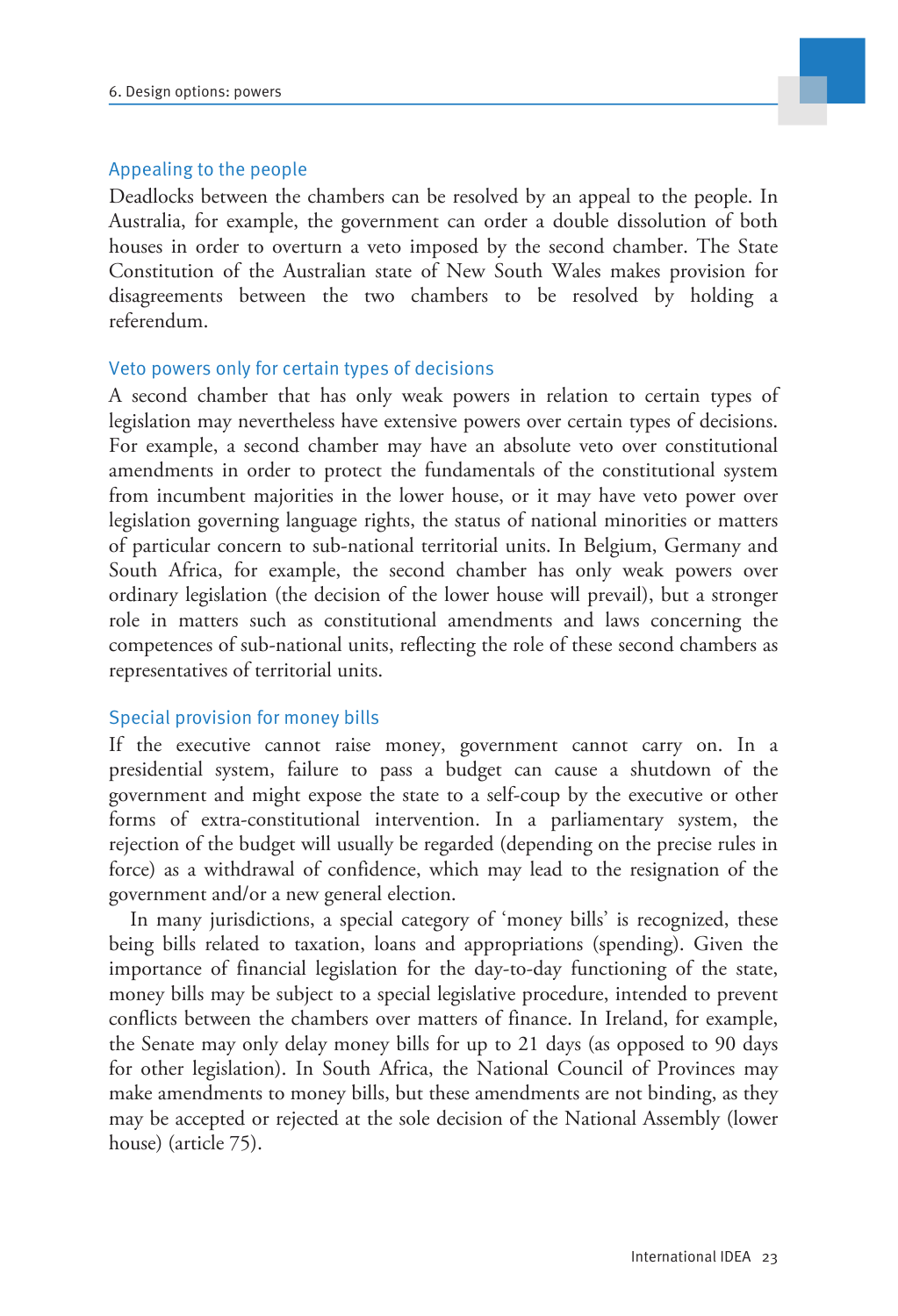### <span id="page-26-0"></span>**Government removal and confidence**

To avoid situations in which a hostile majority in the upper house is able to force the resignation of the government, many parliamentary constitutions deny the upper house the authority to pass a vote of no confidence, reserving this power to make or break governments exclusively for the lower house, in recognition of its primacy as the representative body of the whole people.

For example, the German Basic Law says that the chancellor (prime minister) is elected by, and responsible to, the Bundestag (lower house) and not to the *Bundesrat*. In Ireland, the upper house can only delay government bills for up to 90 days, after which the majority in the lower house can insist on its own way.

### <span id="page-26-1"></span>**Treaties**

International treaties are an important source of law, and in many jurisdictions treaties (or, at least, certain classes of treaties, such as those that affect the domestic laws of the state, public finances or the delegation of powers to an international organization) require legislative approval before coming into effect. Such approval may take the form of legislative ratification or enabling legislation. In a bicameral system, should treaties be approved by both chambers? If so, what should the process for resolving disputes between the chambers be? In Japan, for example, treaties are dealt with in the same way as financial legislation, meaning that the decision of the lower house prevails after a delay of 30 days.

### <span id="page-26-2"></span>**Other non-legislative powers**

Second chambers may have various other powers in the political system. For example, the consent of the second chamber might be necessary for the appointment of key officials such as ombudsmen and judges. Together with the lower house, it may co-elect the head of state. A second chamber might also act as a court to try officials who have been impeached, or have the right to initiate public enquiries into instances of alleged maladministration. These provisions are dealt with more fully in other Primers.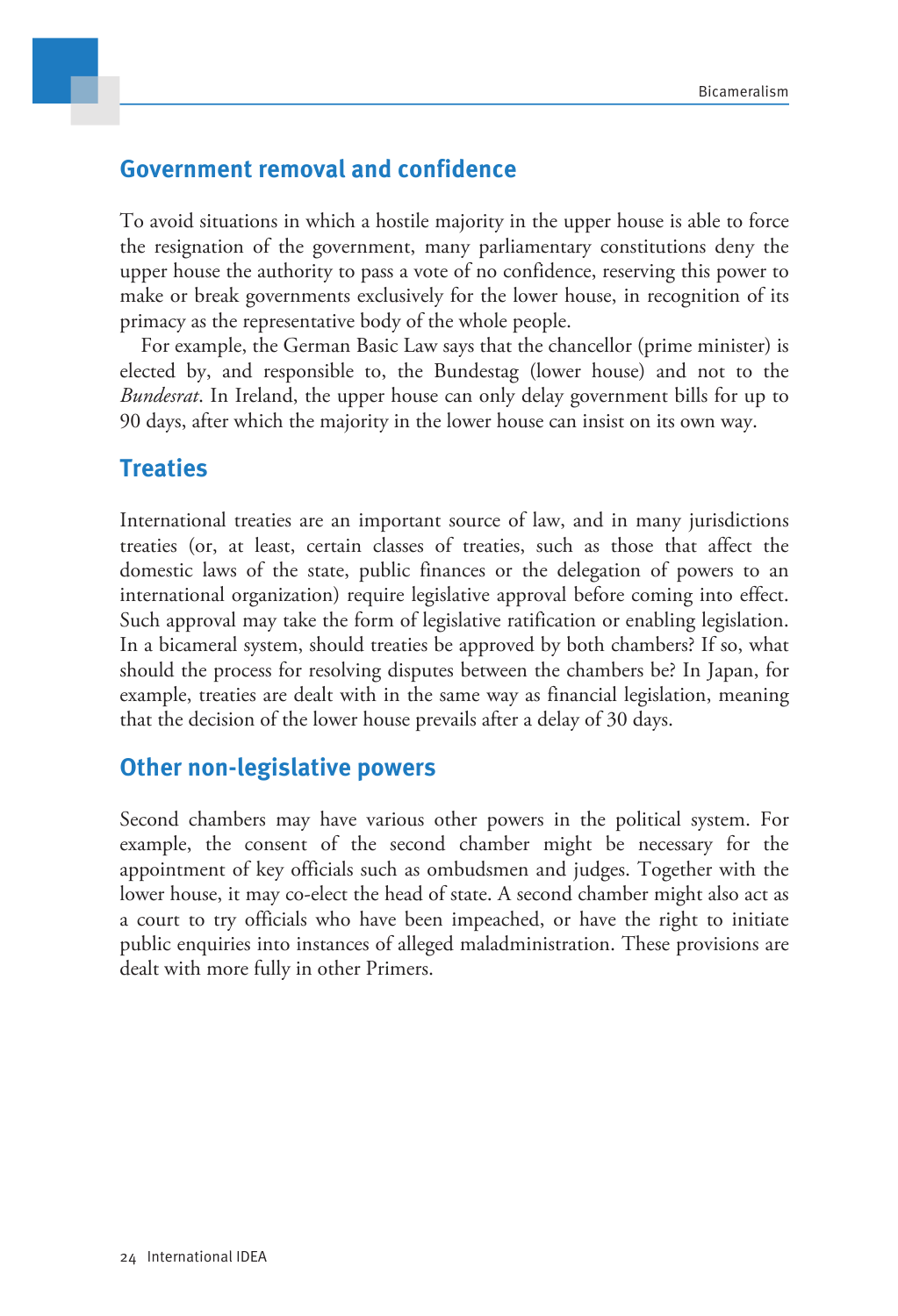# <span id="page-27-0"></span>**7. Examples**

# Table 7.1. Bicameral legislatures

| <b>Country</b>                                                                                              | <b>Composition of</b><br>second chamber                                                                                                                                                                                                                     | <b>Powers</b>                                                                                                                                                                                                                                                                                                                                                                                                                                                                                                                                                                                                                                                 | <b>Effects</b>                                                                                                                                                                                                                                                                                                                                                                                                                                                                                                                                     |
|-------------------------------------------------------------------------------------------------------------|-------------------------------------------------------------------------------------------------------------------------------------------------------------------------------------------------------------------------------------------------------------|---------------------------------------------------------------------------------------------------------------------------------------------------------------------------------------------------------------------------------------------------------------------------------------------------------------------------------------------------------------------------------------------------------------------------------------------------------------------------------------------------------------------------------------------------------------------------------------------------------------------------------------------------------------|----------------------------------------------------------------------------------------------------------------------------------------------------------------------------------------------------------------------------------------------------------------------------------------------------------------------------------------------------------------------------------------------------------------------------------------------------------------------------------------------------------------------------------------------------|
| Australia<br>Democracy<br>since 1901<br>Parliamentary<br>monarchy<br>Federal<br>Population:<br>23.2 million | <b>Senate</b><br>76 members: 12<br>from each state<br>and 2 from each<br>territory; all<br>directly elected<br>by a version of<br>single<br>transferable vote<br>Six-year terms,<br>with one-half<br>elected every<br>third year,<br>subject to a<br>double | Agreement of the Senate required for<br>all legislation, but the Senate may<br>not amend or introduce money bills.<br>If the Senate rejects a bill that has<br>been passed by the lower house a<br>second time, after an interval of<br>three months, or passes a bill twice<br>with amendments that the lower<br>house does not agree to, the<br>governor-general (acting on the<br>advice of the prime minister), may<br>order a double dissolution. Both<br>chambers are dissolved and new<br>elections held. The new chamber<br>reconsiders the bill in dispute. If the<br>Senate still objects, the bill may be<br>referred to a joint session (in which | Owing to the different electoral<br>system and distorted<br>apportionment of seats on a<br>geographical basis, the<br>popular majority in the Senate<br>can differ from that in the lower<br>house, with third-party and<br>minority-party members often<br>holding the balance of power<br>in the Senate, A double<br>dissolution is costly (the prime<br>minister's party might lose<br>office), and it has been<br>resorted to only seven times-<br>most recently in 2016. This<br>means that the Australian<br>Senate is a relatively powerful |
|                                                                                                             | dissolution<br>procedure                                                                                                                                                                                                                                    | the lower house, by its greater<br>numbers, predominates).                                                                                                                                                                                                                                                                                                                                                                                                                                                                                                                                                                                                    | body.                                                                                                                                                                                                                                                                                                                                                                                                                                                                                                                                              |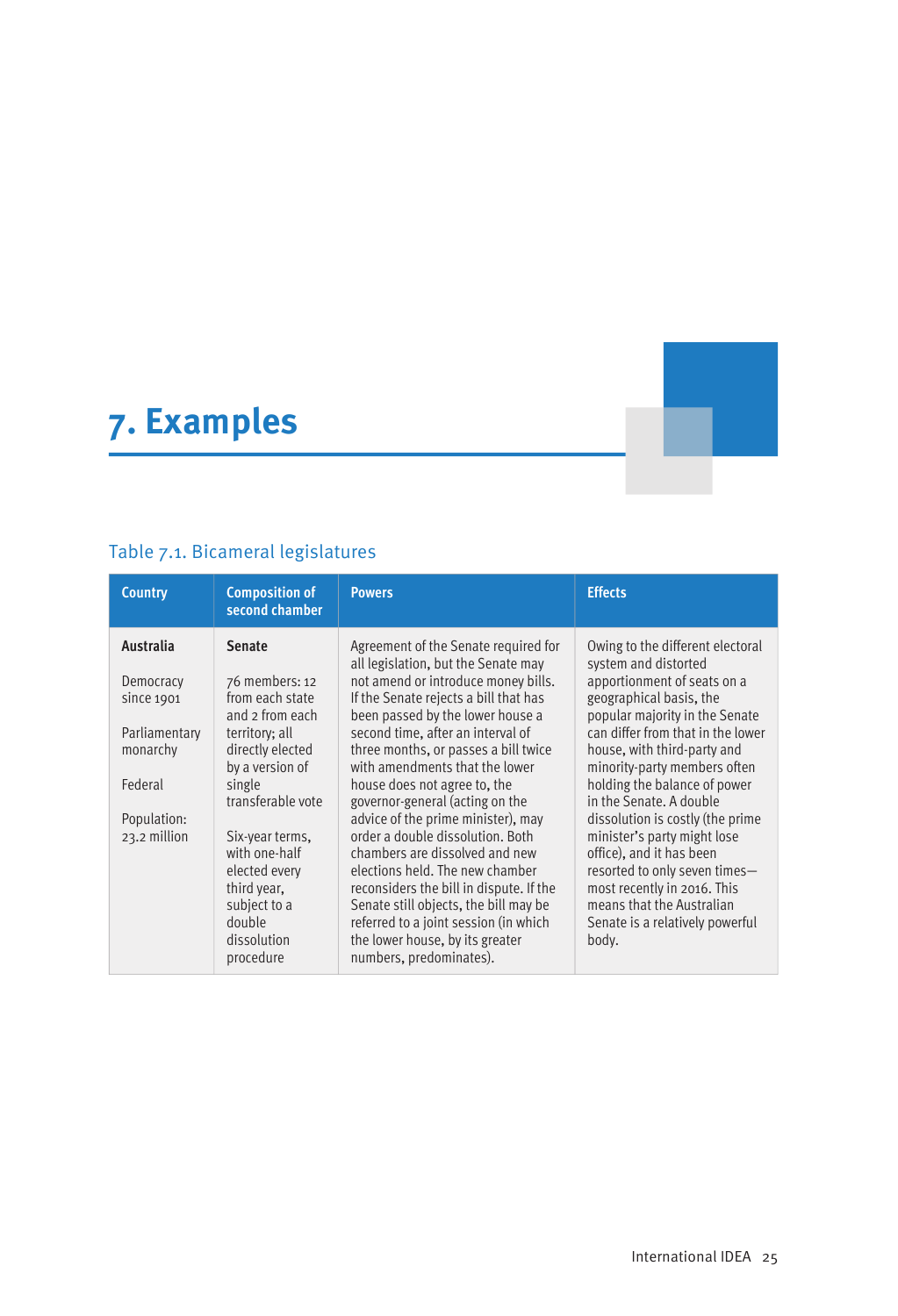| <b>Country</b>                                                                                                                                       | <b>Composition of</b><br>second chamber                                                                                                                                                                                                                                      | <b>Powers</b>                                                                                                                                                                                                                                                                                                                                                                                                                                                                                                                                                                                                                                                                                                                                           | <b>Effects</b>                                                                                                                                                                                                                                                                                                                                                                                                                                                                                                                                                                         |
|------------------------------------------------------------------------------------------------------------------------------------------------------|------------------------------------------------------------------------------------------------------------------------------------------------------------------------------------------------------------------------------------------------------------------------------|---------------------------------------------------------------------------------------------------------------------------------------------------------------------------------------------------------------------------------------------------------------------------------------------------------------------------------------------------------------------------------------------------------------------------------------------------------------------------------------------------------------------------------------------------------------------------------------------------------------------------------------------------------------------------------------------------------------------------------------------------------|----------------------------------------------------------------------------------------------------------------------------------------------------------------------------------------------------------------------------------------------------------------------------------------------------------------------------------------------------------------------------------------------------------------------------------------------------------------------------------------------------------------------------------------------------------------------------------------|
| Germany<br>Democracy<br>since 1949<br>(unified: 1990)<br>Parliamentary<br>republic<br>Federal<br>Multiparty<br>system<br>Population:<br>80.2 million | <b>Bundesrat</b><br>Approximately 60<br>members<br>Delegations of<br>provincial<br>governments;<br>vote as a bloc<br>Some over-<br>representation of<br>smaller provinces<br>Staggered terms<br>(based upon<br>duration of<br>provincial<br>governments); no<br>dissolution. | German bicameralism enables<br>provincial governments to<br>participate in federal legislation<br>and gives them a special veto over<br>legislation on their areas of<br>concurrent legislative or executive<br>power. Bills concerning concurrent<br>legislative powers and bills<br>requiring implementation by<br>provinces need approval of both<br>houses. For other legislation: a<br>veto imposed by an absolute<br>majority of the Bundesrat may be<br>overturned by an absolute majority<br>of the lower house; a veto imposed<br>by a two-thirds majority of<br>the Bundesrat can only be<br>overturned by a two-thirds majority<br>of the lower house. In practice,<br>about 60% of legislation requires<br>the approval of the upper house. | Relations between the<br>chambers depend greatly on<br>their party composition. Since<br>the reunification of Germany in<br>the 1990s, the party or coalition<br>with a majority in the lower<br>house has frequently been in a<br>minority in the Bundesrat (due<br>to disproportionality of<br>representation and staggered<br>election cycles). This has made<br>the upper house a strong actor<br>in the political system,<br>occasionally enabling<br>opposition parties to exercise,<br>through the Bundesrat, a veto<br>over much of the government's<br>legislative programme. |
| The<br><b>Netherlands</b><br>Democracy<br>since 1917<br>Parliamentary<br>monarchy<br>Unitary<br>Population:<br>16.8 million                          | <b>Eerste Kamer</b><br>75 members,<br>elected by 12<br>provincial<br>councils by<br>proportional<br>representation<br>4-year terms,<br>concurrent with<br>provincial<br>councils (but not<br>necessarily with<br>lower house)                                                | All bills initiate in the lower house<br>(Tweede Kamer), and the Eerste<br>Kamer may not amend legislation-<br>it may only vote for or against a bill<br>as a whole. Other than that, there<br>are no formal constitutional<br>restrictions on the legislative<br>power of the <i>Eerste Kamer</i> to veto<br>legislation, and no formal<br>constitutional way for the lower<br>house to overturn such vetoes.<br>Absolute veto over constitutional<br>amendments-these require two-<br>thirds majority in both houses.                                                                                                                                                                                                                                 | Theoretically expansive veto<br>powers are in practice limited by<br>a convention of deference to the<br>lower house, based on a lack of<br>popular legitimacy stemming<br>from the process of indirect<br>election. Other informal<br>constraints-such as the part-<br>time membership-also limit its<br>power.                                                                                                                                                                                                                                                                       |
| Romania<br>Democracy<br>since 1991<br>Semi-<br>presidential<br>republic<br>Unitary<br>Population:<br>20.1 million                                    | <b>Senat</b><br>137 members,<br>directly elected<br>for 4-year terms<br>Members chosen<br>by modified<br>mixed member<br>proportional<br>system (which is<br>similar, except in<br>number of<br>members and<br>some incidental<br>details, to the<br>lower house)            | The approval of both chambers is<br>required for all legislation-by a<br>simple majority for ordinary laws<br>and an absolute majority for<br>organic laws. Provided that a<br>chamber has not made a final<br>decision on a bill within 45 days (or<br>60 days in the case of codes and<br>complex laws), the bill is<br>considered passed. Bills for<br>organic laws and for the<br>implementation of the Constitution<br>must be initiated in the lower<br>house; other bills are initiated in<br>the Senat. The chambers meet in a<br>joint session for certain non-<br>legislative decisions.                                                                                                                                                      | Romania is an example of a<br>country in which both houses<br>have equal or nearly equal<br>power, but where the chambers<br>share a similar mode and timing<br>of election, which usually<br>results in the chambers having a<br>similar political composition.<br>The Senat therefore duplicates<br>the work of the lower house.                                                                                                                                                                                                                                                     |

÷.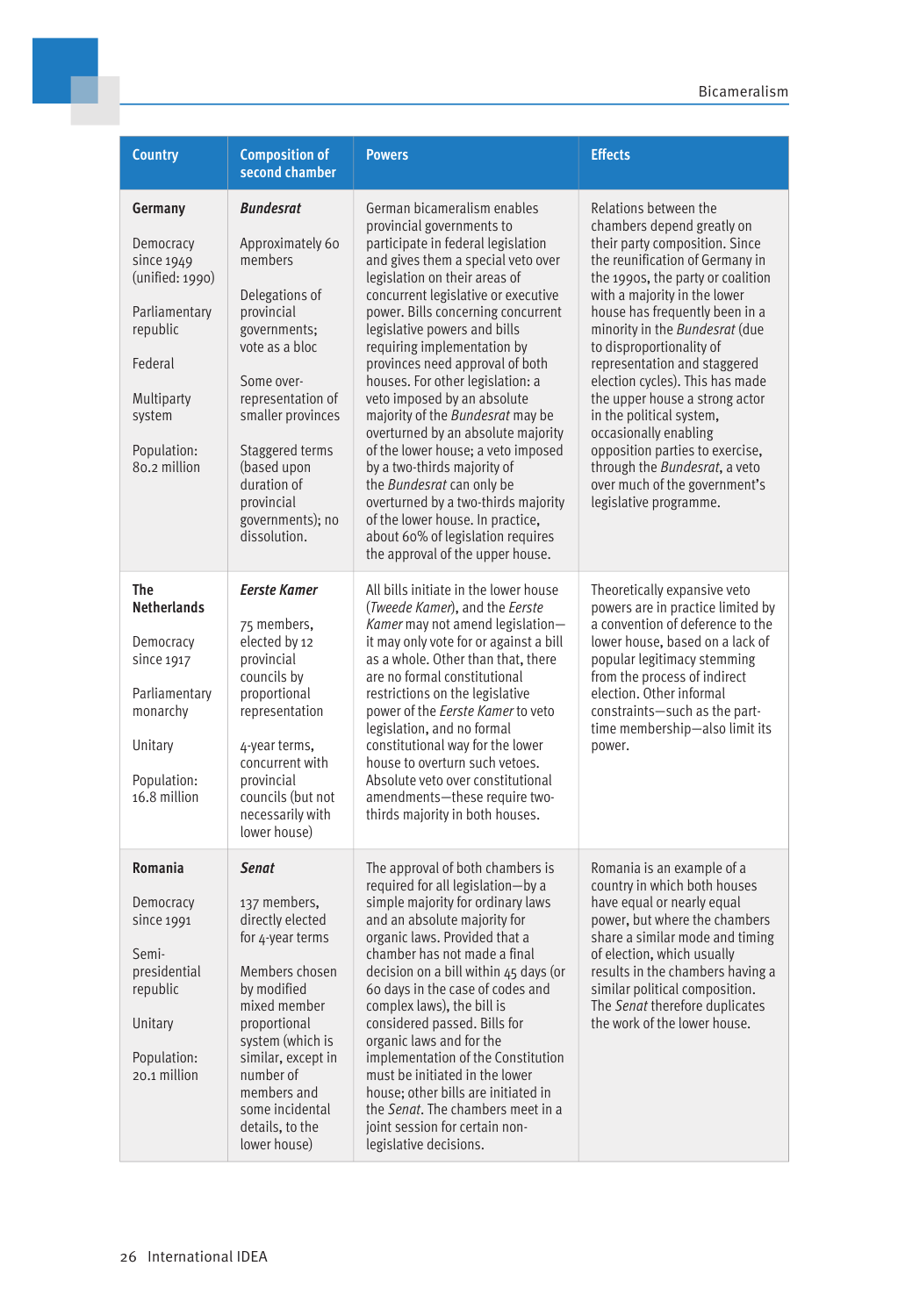| 7. Examples |  |
|-------------|--|
|-------------|--|

| <b>Country</b>                                                                                                                                      | <b>Composition of</b><br>second chamber                                                                                                                                                                                                                                                                                                                                              | <b>Powers</b>                                                                                                                                                                                                                                                                                                                                                                                                                                                                                                                                                                                                                                                                                                                                                                                                                                                                                                                                                                                                   | <b>Effects</b>                                                                                                                                                                                                                                                                                                                                                                                                                                                                                                                                          |
|-----------------------------------------------------------------------------------------------------------------------------------------------------|--------------------------------------------------------------------------------------------------------------------------------------------------------------------------------------------------------------------------------------------------------------------------------------------------------------------------------------------------------------------------------------|-----------------------------------------------------------------------------------------------------------------------------------------------------------------------------------------------------------------------------------------------------------------------------------------------------------------------------------------------------------------------------------------------------------------------------------------------------------------------------------------------------------------------------------------------------------------------------------------------------------------------------------------------------------------------------------------------------------------------------------------------------------------------------------------------------------------------------------------------------------------------------------------------------------------------------------------------------------------------------------------------------------------|---------------------------------------------------------------------------------------------------------------------------------------------------------------------------------------------------------------------------------------------------------------------------------------------------------------------------------------------------------------------------------------------------------------------------------------------------------------------------------------------------------------------------------------------------------|
| <b>South Africa</b><br>Democracy<br>since 1993<br>Parliamentary<br>republic<br>Decentralized<br>(9 provinces)<br>Population: 53<br>million          | <b>National Council</b><br>of Provinces<br>(NCOP)<br>90 voting<br>members; 1<br>delegation of 10<br>members from<br>each province<br>Mix of delegates<br>elected by<br>provincial<br>legislatures and<br>delegates<br>appointed by<br>provincial<br>executives<br>10 non-voting<br>members<br>representing<br>local government<br>at sub-provincial<br>levels                        | The NCOP has concurrent power with<br>the National Assembly (lower house)<br>with regard to bills concerning the<br>provinces (schedule 4, and other areas<br>specified in section $76(3)$ ). The NCOP's<br>veto may only be overridden by a two-<br>thirds majority of the National<br>Assembly (section 76 bills). It also has<br>a veto over proposed constitutional<br>amendments (section 74 bills).<br>Decisions on these matters are taken<br>by a bloc vote, and the votes of 5 of the<br>9 provincial delegations are required<br>for approval (6 for a constitutional<br>amendment). Other legislation,<br>including all money bills, are ultimately<br>decided by the National Assembly, and<br>the NCOP's proposed amendments or<br>objections can, in these matters, be<br>overturned by an ordinary majority in<br>the National Assembly. The NCOP votes<br>on these matters through personal<br>voting, with each member getting 1<br>vote.                                                      | As each province has one<br>vote in most important<br>matters, the NCOP gives<br>each province an equal<br>sayin legislation. The<br>domination of provincial<br>legislatures by the<br>dominant party in eight out<br>of nine provinces means,<br>however, that the NCOP is<br>generally congruent with<br>the National Assembly,<br>potentially diminishing its<br>effective power as a means<br>of restraining the<br>government or protecting<br>provincial interests.                                                                              |
| <b>Spain</b><br>Democracy<br>since 1978<br>Parliamentary<br>monarchy<br>Quasi-federal<br>(autonomous<br>communities)<br>Population:<br>46.5 million | Senate<br>208 members<br>directly elected<br>on territorial<br>basis (mostly 4<br>per province) by<br>limited vote<br>51 members<br>chosen indirectly<br>by legislatures of<br>autonomous<br>communities.<br>with some over-<br>representation of<br>smaller units<br>4-year terms,<br>subject to early<br>dissolution by<br>head of state on<br>the advice of the<br>prime minister | The Senate can, by an absolute<br>majority, amend or veto legislation<br>passed by the lower house. The Senate<br>has 2 months in which to exercise this<br>power; for bills that are stated to be<br>urgent by the lower house or by the<br>government, this period is reduced to<br>20 days. If the Senate does not veto or<br>amend during this period, the bill is<br>passed in the form approved by the<br>lower house. Legislative amendments<br>adopted by the Senate may be<br>accepted or rejected by the lower<br>house by a simple majority vote. If the<br>Senate vetoes a bill, the lower house<br>may override the veto, without delay,<br>by an absolute majority; after 2 months<br>have elapsed, the lower house may<br>override the veto by a simple majority.<br>Thus, the Senate can, at most, delay<br>bills by up to 4 months, but only if<br>there is an absolute majority opposed<br>to the bill in the Senate and no<br>absolute majority in favour of the bill in<br>the lower house. | The mode of composition of<br>the Senate means that less<br>populous provinces and<br>autonomous communities<br>(which tend to be more rural)<br>and conservative) are over-<br>represented, thereby giving<br>the conservative parties a<br>small, but disproportional<br>veto power over parties of<br>the left. This makes little<br>difference to ordinary laws.<br>since the Senate has such<br>limited powers, but it can<br>affect the Senate's non-<br>legislative functions, e.g.<br>appointment of members of<br>the Constitutional Tribunal. |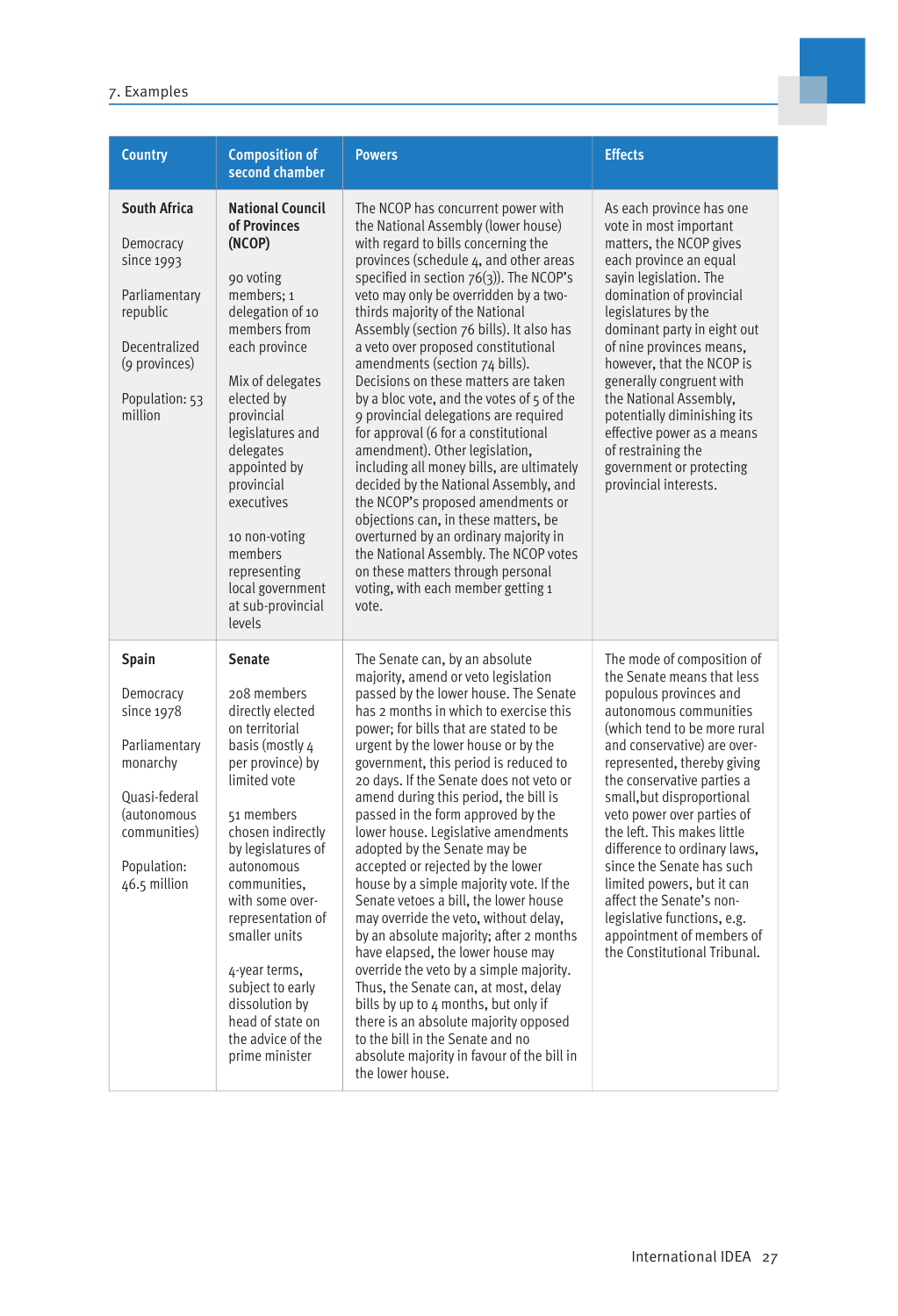# <span id="page-30-0"></span>**8. Decision-making questions**

- 1. Is the second chamber intended to *strengthen* the power of the people to control their government, or is it intended to *moderate* the power of the people's elected leaders?
- 2. What precise purpose is the second chamber intended to serve? How effectively can the same institution fulfil different purposes? How should these different purposes be prioritized and reflected in the second chamber's constitution and powers?
- 3. How strong does the upper house need to be in order to serve these purposes?
- 4. How do the proposed rules concerning the composition of the second chamber help to support this purpose?
- 5. How do the proposed rules regarding the powers of the second chamber and the resolution of legislative disputes between the chambers support this purpose?
- 6. Is it appropriate to make the upper house stronger (i.e. for its decisions to be more difficult to overturn by the lower house) in some spheres of legislation and weaker in others?
- 7. How does the second chamber relate to the executive? If it is intended that the executive should be responsible only to the lower house, is this clear in the constitutional text?
- 8. If the second chamber is intended to over-represent minorities or previously excluded groups, have other forms of inclusion or protection (e.g. electoral quotas, concurrent majority voting) been considered?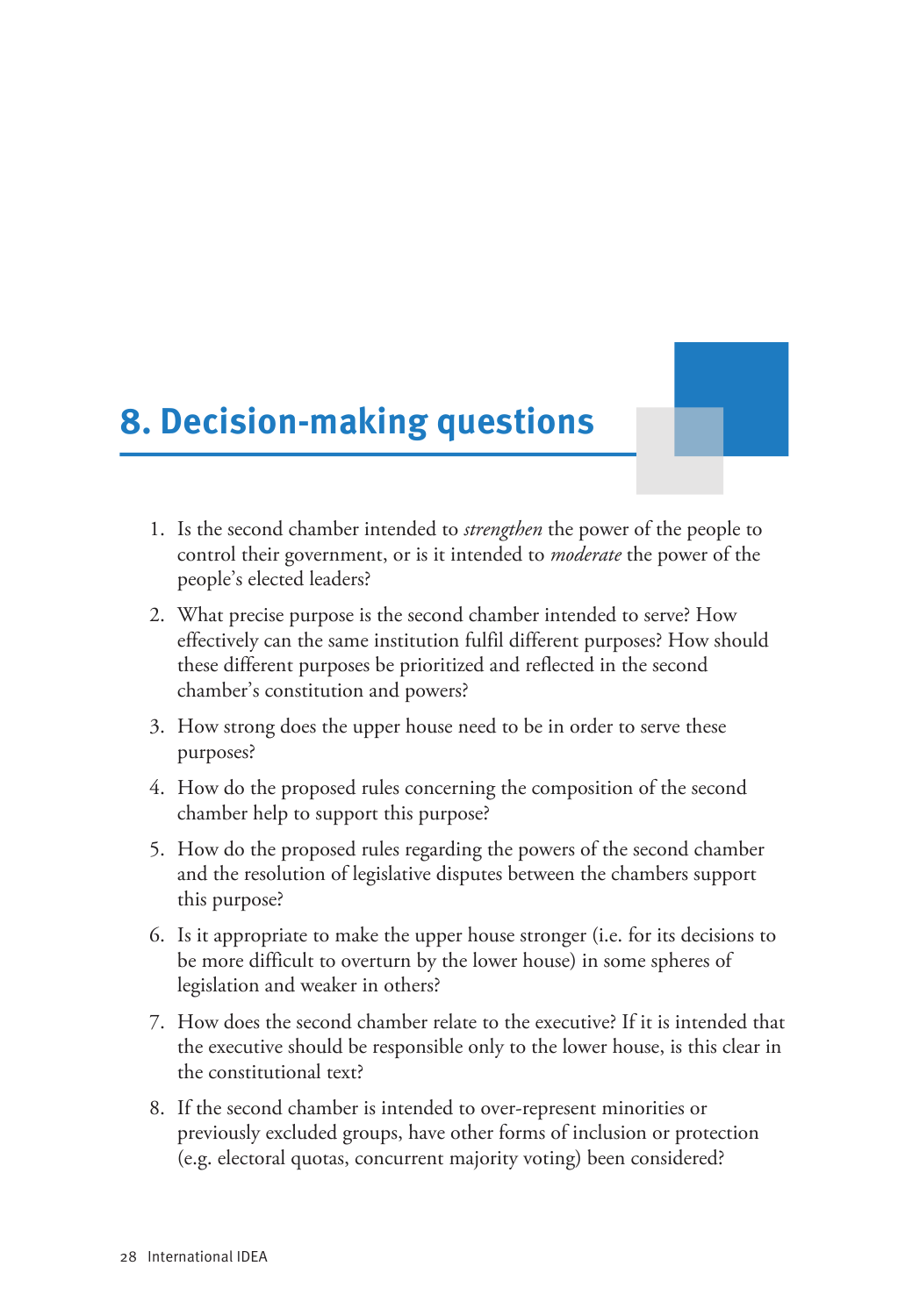

- 9. Does the proposed second chamber have power without responsibility? Does it hinder stable and effective governance, and reduce the accountability of the government to the people?
- 10. How broad have consultations been? Is this second chamber supported by all relevant actors?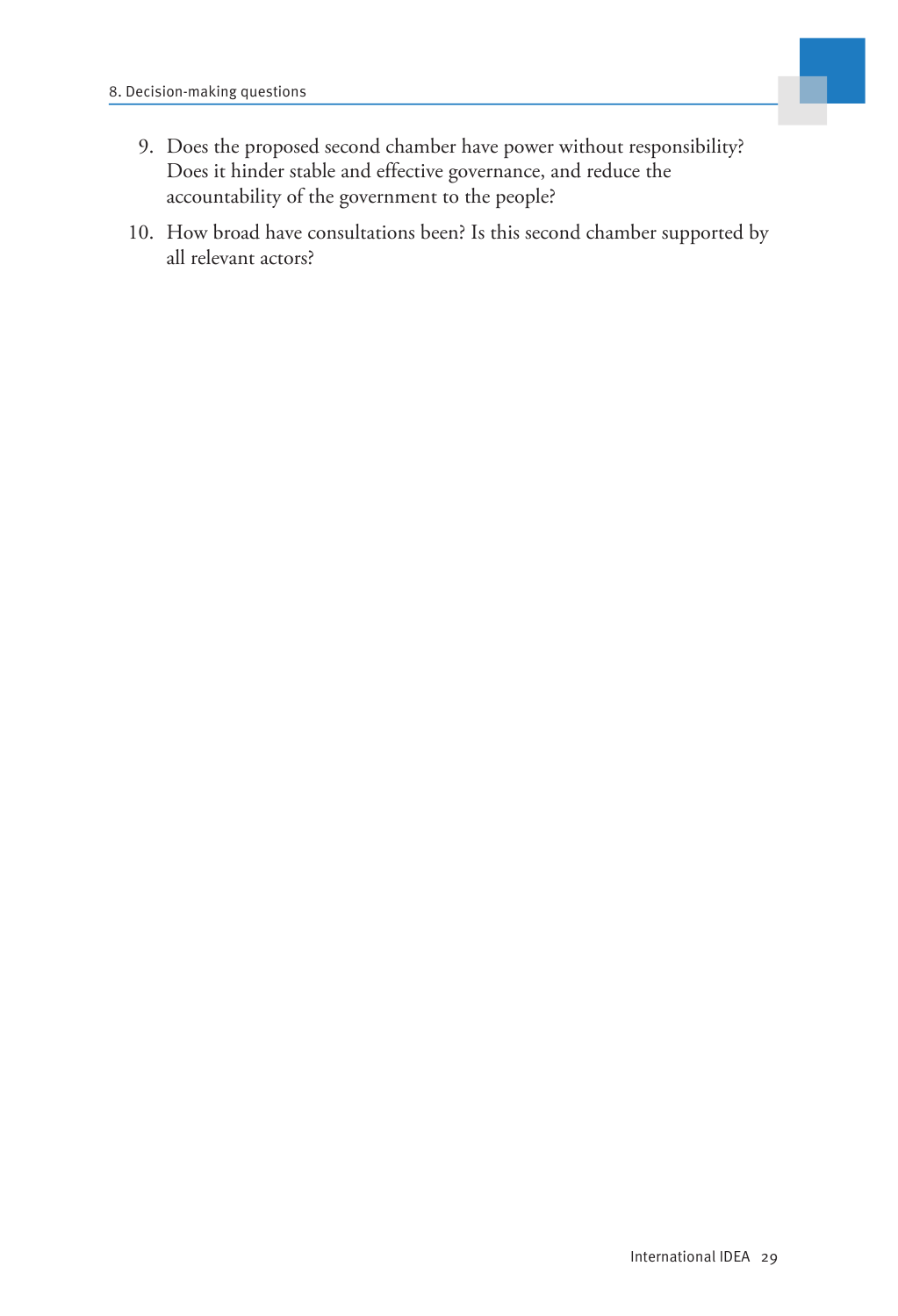# <span id="page-32-0"></span>**References**

#### **Where to find constitutions referred to in this Primer**

The constitutional texts referred to in this Primer, unless otherwise stated, are drawn from the website of the Constitute Project, <<https://www.constituteproject.org/>>.

- Bulmer, W. E., 'Minority-Veto Referendums: An Alternative to Bicameralism?', *Politics*, 31/3 (October 2011), pp 107–20
- Lijphart, A., *Patterns of Democracy: Government Forms and Performance in Thirty-Six Democracies* (New Haven, CT: Yale University Press, 1999)
- Mill, J. S., 'On Second Chambers', in Mill, J. S., *Considerations on Representative Government* (1861), <[http://www.constitution.org/jsm/rep\\_gov.htm](http://www.constitution.org/jsm/rep_gov.htm)>, accessed 14 September 2016
- National Democratic Institute, 'A Comparative Study of Second Chambers in Selected Countries', October 1996, <[http://www.ndi.org/files/](http://www.ndi.org/files/032_ww_comparative.pdf) [032\\_ww\\_comparative.pdf](http://www.ndi.org/files/032_ww_comparative.pdf)>, accessed 14 September 2016
- S. C. Patterson and A. Mughan (eds), *Senates: Bicameralism in the Contemporary World* (Columbus, OH: Ohio State University Press, 1999)
- Russell, M., 'Second Chambers Overseas: Lessons from Italy and Australia', University College London, The Constitution Unit, [n.d.], <[http://](http://www.ucl.ac.uk/constitution-unit/publications/tabs/unit-publications/39.pdf)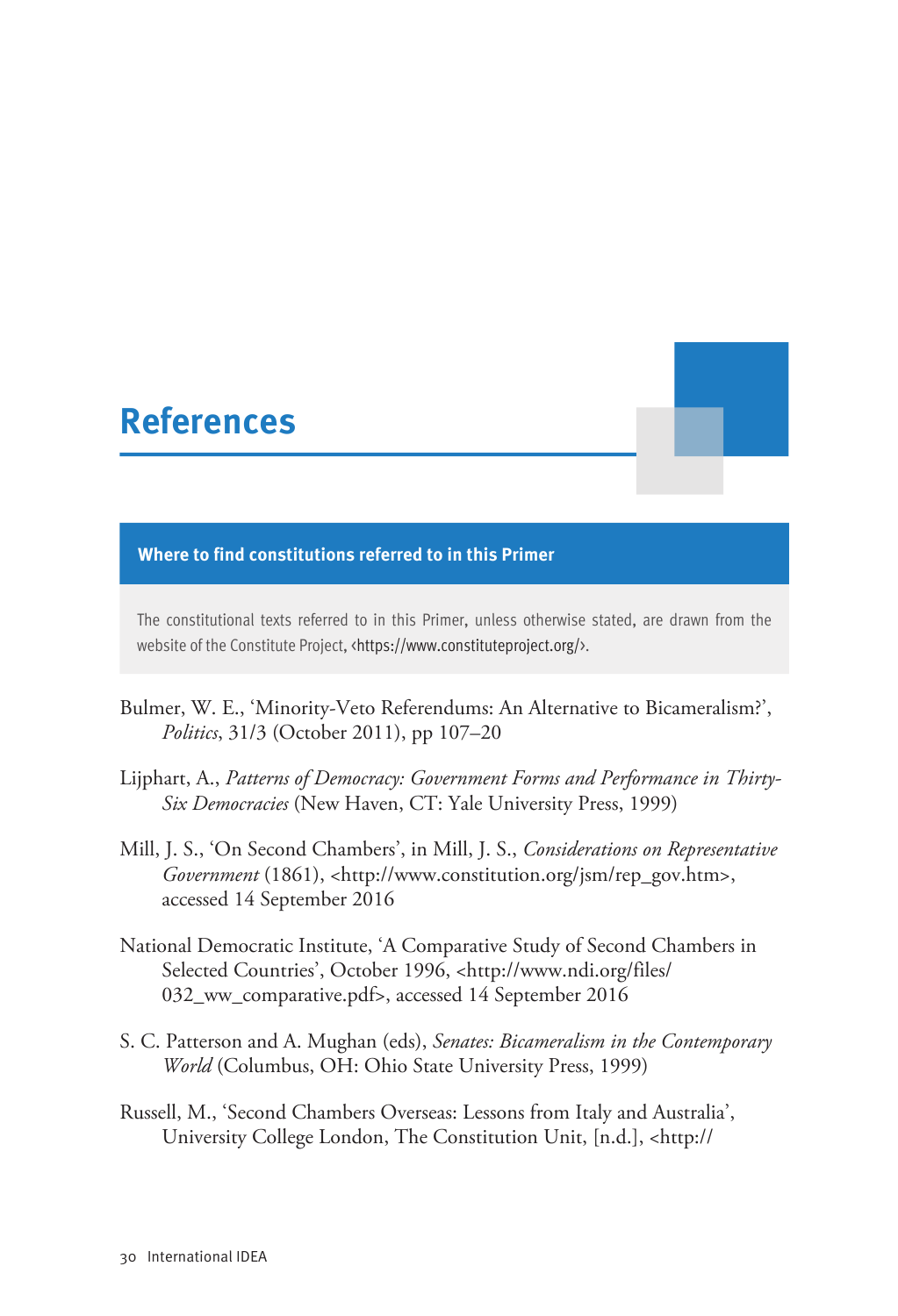

[www.ucl.ac.uk/constitution-unit/publications/tabs/unit-publications/](http://www.ucl.ac.uk/constitution-unit/publications/tabs/unit-publications/39.pdf) [39.pdf](http://www.ucl.ac.uk/constitution-unit/publications/tabs/unit-publications/39.pdf)>, accessed 14 September 2016

- —, 'A Directly Elected Upper House?', University College London, The Constitution Unit, [n.d.], <[http://www.ucl.ac.uk/constitution-unit/](http://www.ucl.ac.uk/constitution-unit/publications/tabs/unit-publications/40.pdf) [publications/tabs/unit-publications/40.pdf>](http://www.ucl.ac.uk/constitution-unit/publications/tabs/unit-publications/40.pdf), accessed 9 December 2016
- Reidy, A. and Russell, M., 'Second Chambers as Constitutional Guardians and Protectors of Human Rights', University College London, June 1999, [<http://www.ucl.ac.uk/spp/publications/unit-publications/44.pdf>](http://www.ucl.ac.uk/spp/publications/unit-publications/44.pdf), accessed 9 December 2016
- Waldron, J., 'Bicameralism', Public Law and Legal Theory Research Paper Series, Working Paper No. 12-19, New York University School of Law, 15 March 2012, <<http://ssrn.com/abstract=2045646>>, accessed 4 September 2016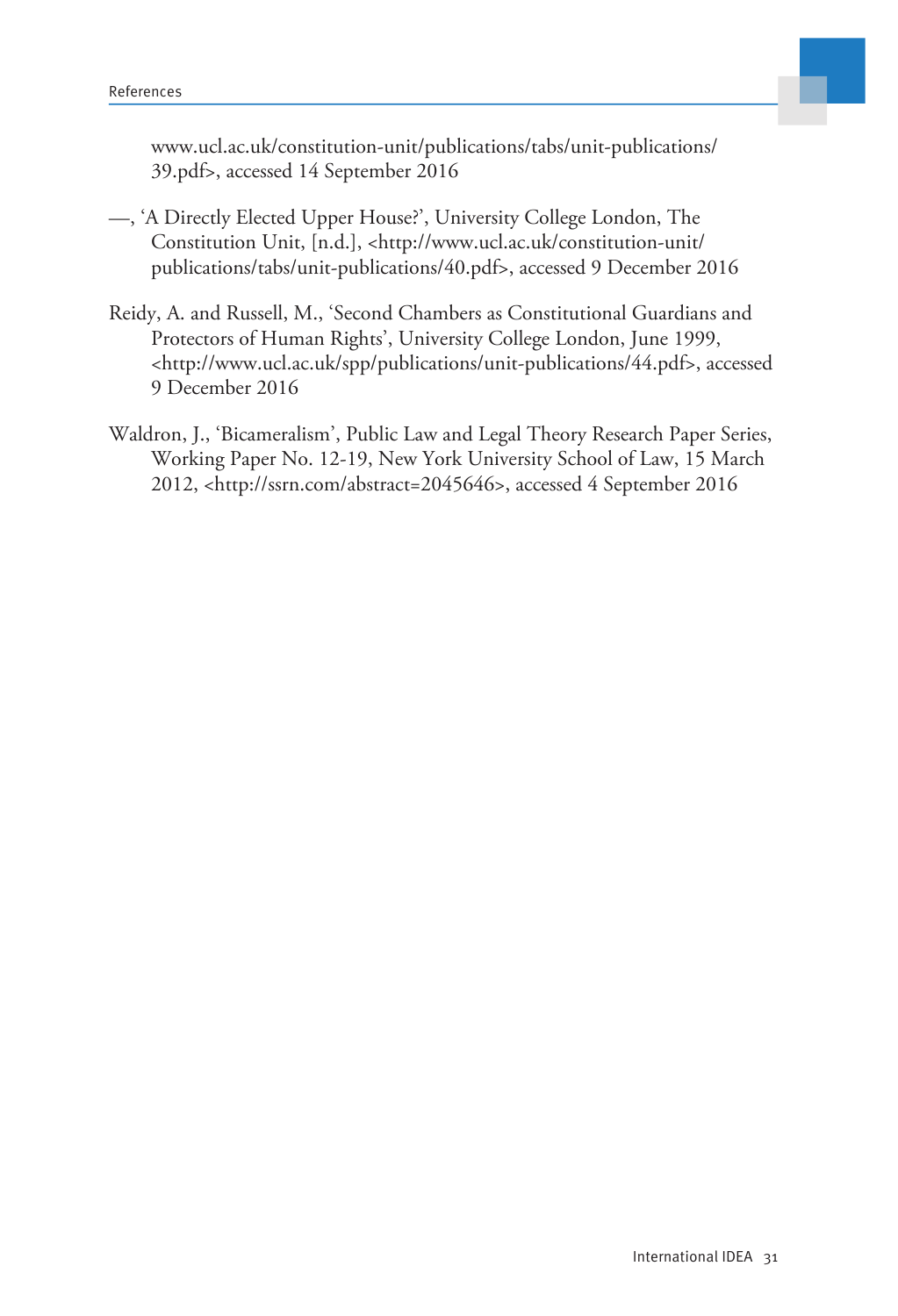# <span id="page-34-0"></span>**Annex Annex Annex** *Annex Annex*

### <span id="page-34-1"></span>**About the author**

Elliot Bulmer is a Programme Officer with International IDEA's Constitution-Building Processes Programme. He holds a PhD from the University of Glasgow and an MA from the University of Edinburgh. He is the editor of International IDEA's Constitution-Building Primer series and specializes in comparative approaches to constitutional and institutional design.

## <span id="page-34-2"></span>**About International IDEA**

The International Institute for Democracy and Electoral Assistance (International IDEA) is an intergovernmental organization with a mission to support sustainable democracy worldwide by providing comparative knowledge, assisting in democratic reform, and influencing policies and politics.

Based in Stockholm, Sweden, it has offices in Africa, the Asia-Pacific, Europe, and Latin America and the Caribbean. International IDEA is a Permanent Observer to the United Nations.

<[http://www.idea.int](http://www.idea.int/)>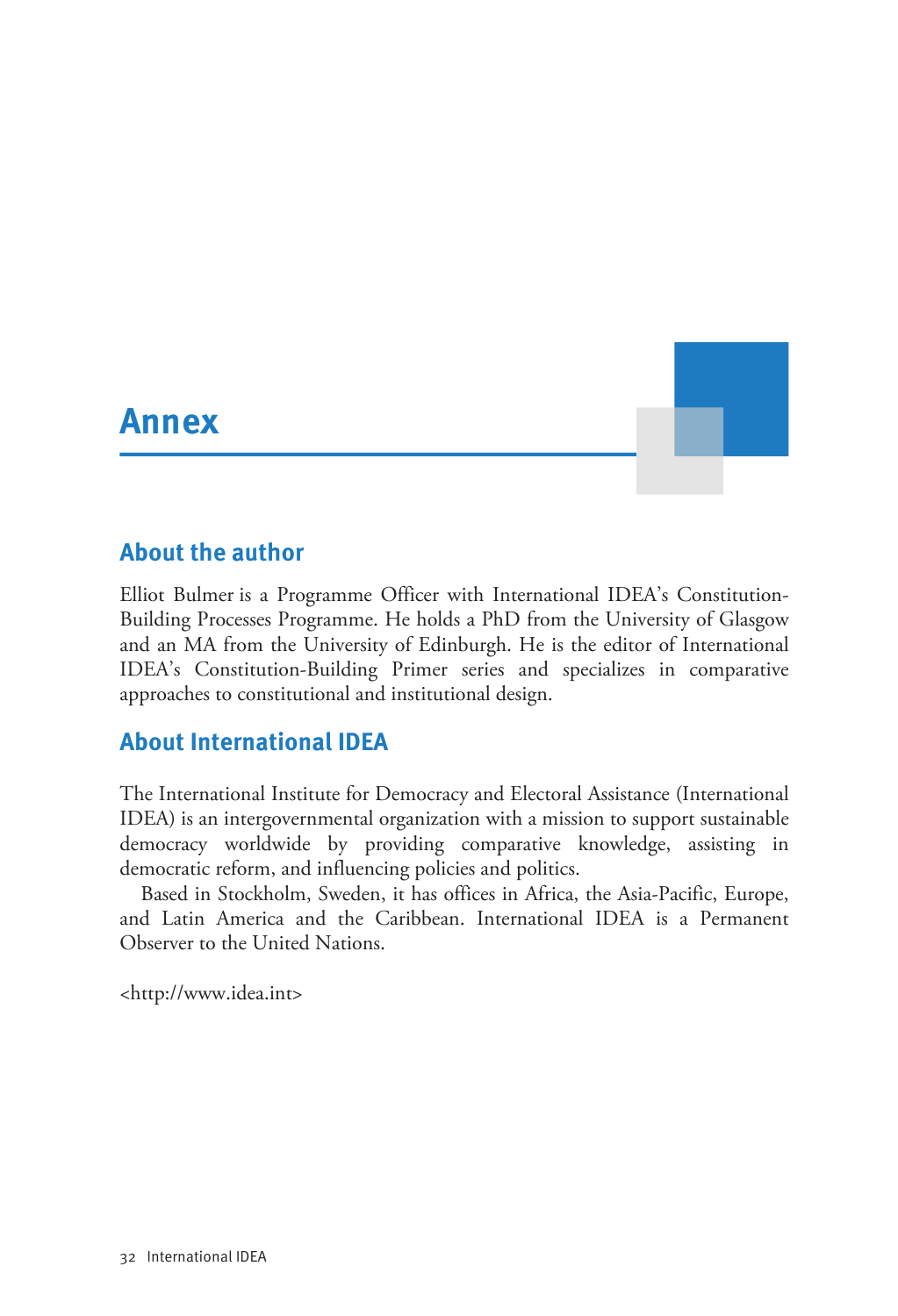## <span id="page-35-0"></span>**About this series**

An ongoing series, International IDEA's **Constitution-Building Primers** aim to explain complex constitutional issues in a quick and easy way.

- 1. What is a Constitution? Principles and Concepts\*
- 2. Bicameralism^
- 3. Direct Democracy\*
- 4. Judicial Appointments\*
- 5. Judicial Tenure, Removal, Immunity and Accountability
- 6. Non-Executive Presidents in Parliamentary Democracies\*^
- 7. Constitutional Monarchs in Parliamentary Democracies^
- 8. Religion–State Relations^
- 9. Social and Economic Rights<sup>^</sup>
- 10. Constitutional Amendment Procedures
- 11. Limitation Clauses^
- 12. Federalism^\*
- 13. Local Democracy^
- 14. Presidential Veto Powers^
- 15. Presidential Legislative Powers
- 16. Dissolution of Parliament
- 17. Government Formation and Removal Mechanisms
- 18. Emergency Powers
- 19. Fourth-Branch Institutions
- 20. Constitutional Recognition of Political Parties

^ Also available in Arabic

\* Also available in Myanmar

Download the Primers from our website: [<http://www.idea.int/publications](http://www.idea.int/publications)>. An updated list of Primers is available at <<http://constitutionnet.org/primers>>.